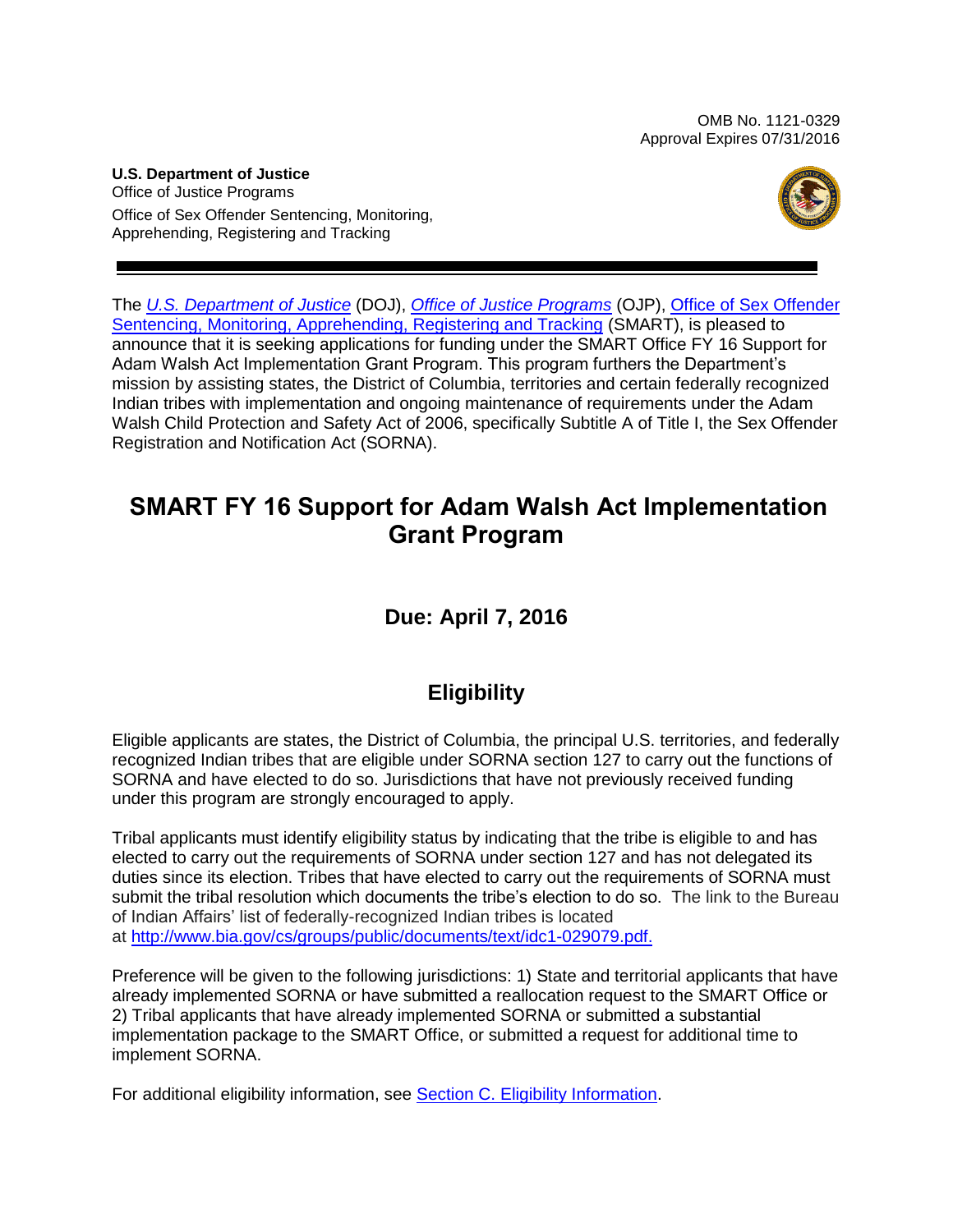# **Deadline**

Applicants must register with **Grants.gov** prior to submitting an application. All applications are due to be submitted and in receipt of a successful validation message in Grants.gov by 11:59 p.m. eastern time on April 7*,* 2016*.*

All applicants are encouraged to read this [Important Notice: Applying for Grants in Grants.gov.](http://ojp.gov/funding/Apply/Grants-govInfo.htm)

For additional information, see [How to Apply](#page-20-0) in Section [D. Application and Submission](#page-10-1)  [Information.](#page-10-1)

# **Contact Information**

For technical assistance with submitting an application, contact the Grants.gov Customer Support Hotline at 800-518-4726 or 606-545-5035, or via email to [support@grants.gov.](mailto:support@grants.gov) The [Grants.gov](http://www.grants.gov/applicants/apply_for_grants.jsp) Support Hotline hours of operation are 24 hours a day, 7 days a week, except federal holidays.

Applicants that experience unforeseen Grants.gov technical issues beyond their control that prevent them from submitting their application by the deadline must email the SMART Office contact identified below **within 24 hours after the application deadline** and request approval to submit their application. Additional information on reporting technical issues is found under "Experiencing Unforeseen Grants.gov Technical Issues" in the [How to Apply](#page-20-0) section.

For assistance with any other requirements of this solicitation, contact Faith A. Baker*,* Associate Director*,* by telephone at 202-305-2586*,* or by email at Faith.Baker@usdoj.gov*.*

Grants.gov number assigned to this announcement: SMART-2016-8950

Release date: January 28, 2016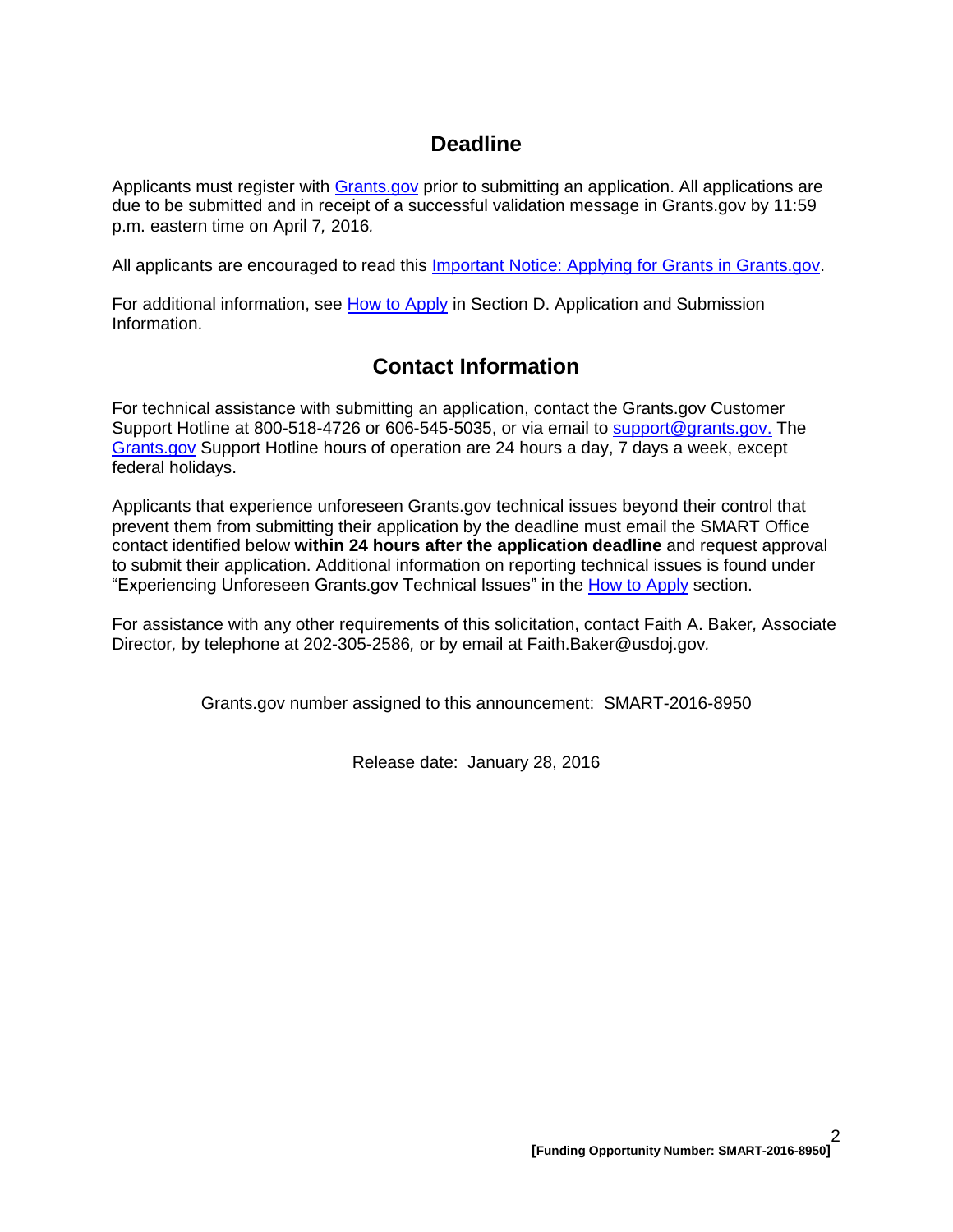# **Contents**

| Limitation on Use of Award Funds for Employee Compensation; Waiver 10            |  |
|----------------------------------------------------------------------------------|--|
| Prior Approval, Planning, and Reporting of Conference/Meeting/Training Costs  10 |  |
|                                                                                  |  |
|                                                                                  |  |
|                                                                                  |  |
|                                                                                  |  |
|                                                                                  |  |
|                                                                                  |  |
|                                                                                  |  |
|                                                                                  |  |
|                                                                                  |  |
|                                                                                  |  |
|                                                                                  |  |
|                                                                                  |  |
|                                                                                  |  |
| General Information about Post-Federal Award Reporting Requirements 26           |  |
|                                                                                  |  |
|                                                                                  |  |
|                                                                                  |  |
|                                                                                  |  |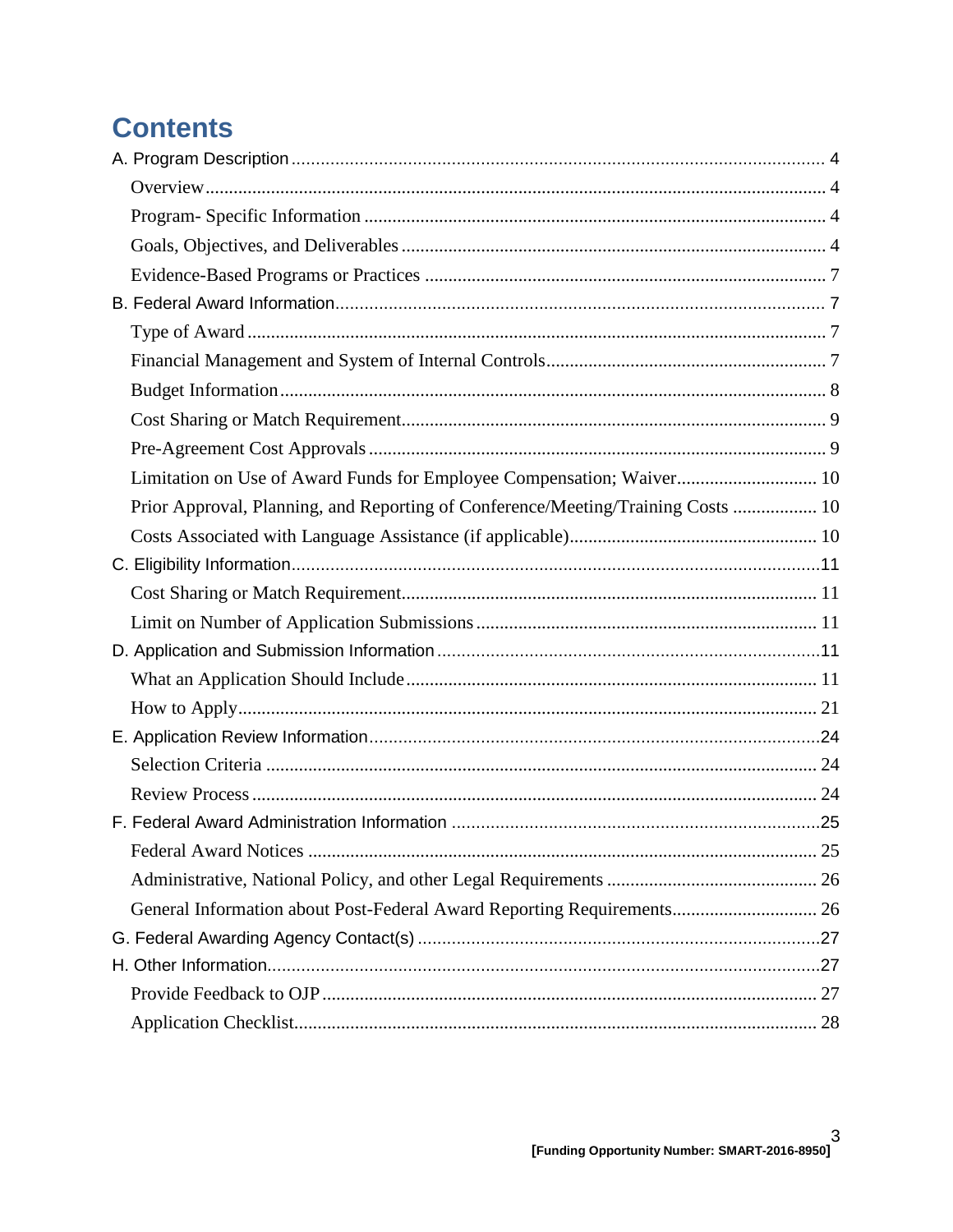# **SMART FY 2016 Support for Adam Walsh Act Implementation Grant Program**

# **CFDA #16.750**

# <span id="page-3-0"></span>**A. Program Description**

## <span id="page-3-1"></span>**Overview**

 $\overline{a}$ 

The Office of Sex Offender Sentencing, Monitoring, Apprehending, Registering, and Tracking (SMART) Support for Adam Walsh Act Implementation Grant Program assists jurisdictions with developing and/or enhancing programs designed to implement the Sex Offender Registration and Notification Act (SORNA). SORNA (42 U.S.C. § 16901, Title I) was enacted to protect the public by establishing a comprehensive national system of standards for the registration and notification of convicted sex offenders.

The term jurisdiction is defined in the SORNA national guidelines as any State of the United States, the District of Columbia, the principal U.S. territories and federally-recognized Indian tribes to the extent provided by SORNA section 127.

## <span id="page-3-2"></span>**Program-Specific Information**

The Support for Adam Walsh Act (AWA) Implementation Grant Program assists jurisdictions with developing and/or enhancing programs designed to implement requirements of SORNA. In summary, SORNA requires: (1) all States, the District of Columbia, the principal U.S. territories, and participating federally recognized Indian tribes to maintain a sex offender registry; and (2) sex offenders to register and maintain a current registration in each jurisdiction where the offender resides, is an employee, or is a student. SORNA also sets forth requirements for sex offender registries, to include: specified required information, duration of registration, and inperson verification of sex offender identity as well as participation in the National Sex Offender Public Website (NSOPW), and the utilization of the SORNA Exchange Portal. For more specific information about compliance with SORNA and access to the National Guidelines and Supplemental Guidelines on Sex Offender Registration and Notification, please visit [www.smart.gov/sorna\\_tools.htm#sornaguidelines.](http://www.smart.gov/sorna_tools.htm#sornaguidelines) For information and resources on SORNA, visit [www.smart.gov.](http://www.smart.gov/)

#### <span id="page-3-3"></span>**Goals, Objectives, and Deliverables**

The SMART Office is interested in proposals that facilitate, enhance and maintain jurisdictional implementation of SORNA.

For State and Territorial jurisdictions that have not yet substantially implemented SORNA, applicants must have received a SORNA Substantial Implementation Report from the SMART Office, or submitted materials for a review,<sup>1</sup> and must explain how the proposed project will bring the jurisdiction closer to implementation based upon SMART's review.

For tribal jurisdictions that have not yet substantially implemented SORNA, applicants must have received a SORNA Substantial Implementation Report, have submitted materials for a

4

<sup>1</sup> For further information on submitting materials to SMART see: www.smart.gov/sorna\_tools.htm#materials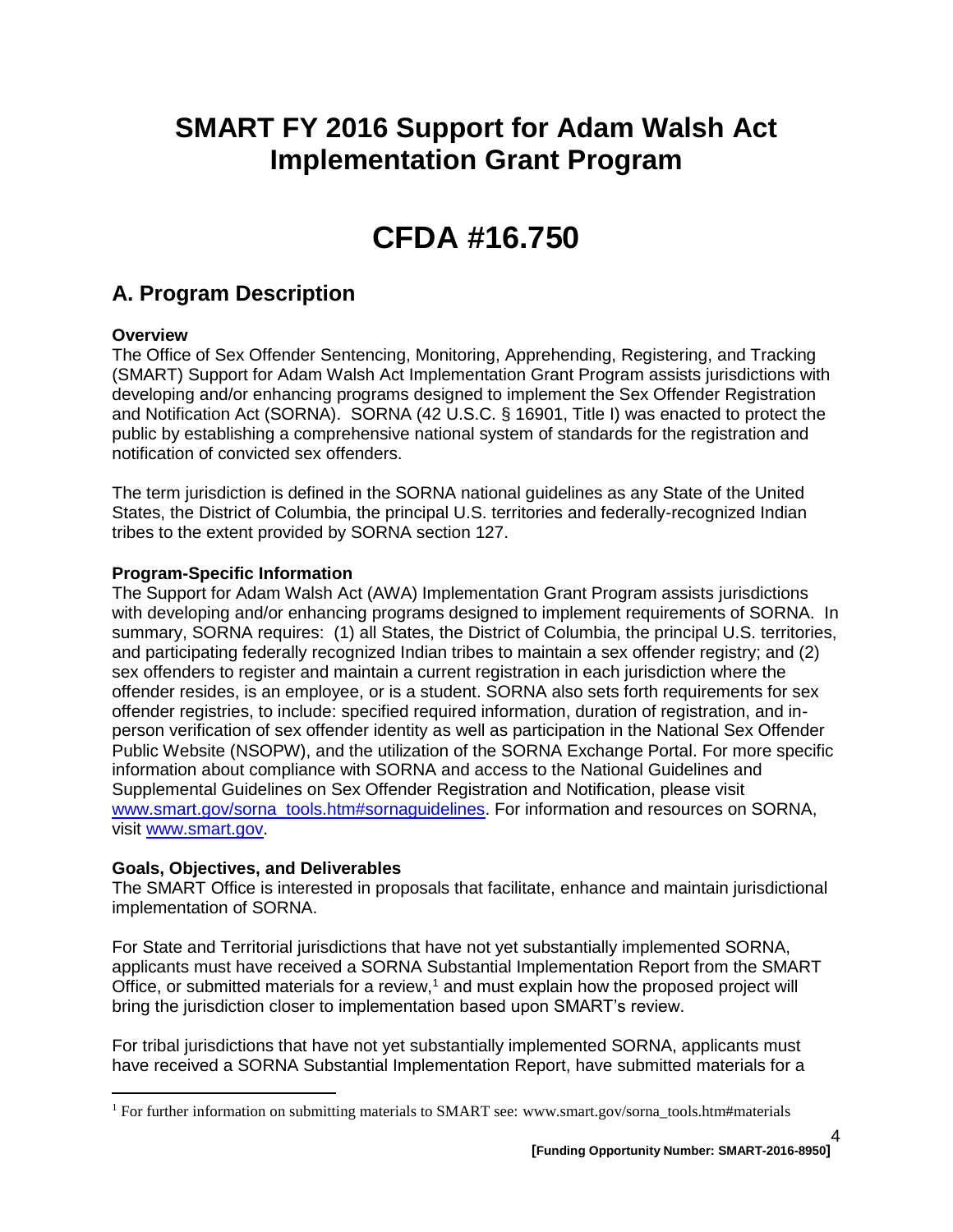review, or requested and received a "reasonable time" extension from the SMART Office, and must explain how the proposed project will bring the jurisdiction closer to implementation based on SMART's review.

Discussion of a jurisdiction's planned activities should include information regarding the jurisdiction's SORNA implementation working group. The working group plan should include a list of the working group members, their responsibility regarding SORNA implementation, and an agenda for the group's work during the grant period, in addition to the timeline of the applicant's planned activities otherwise required by this solicitation. It is expected that successful grantees will complete semi-annual progress reports which include updates on their jurisdiction's working group meetings. This requirement does not apply to jurisdictions that have already been found to have substantially implemented SORNA.

For those jurisdictions that have already substantially implemented SORNA, the application must explain how the proposed project will either support continued implementation of SORNA or enhance their programs around registration/notification. State and Territorial applicants should link their proposed activities with non-implemented factors as identified in their most recent SORNA Substantial Implementation Report.

In developing and/or enhancing efforts or programs designed to implement or maintain compliance with SORNA, applicants may propose specific strategies and projects including, but not limited to, the following examples:

#### **Examples of strategies and projects to develop or enhance jurisdiction-wide SORNA implementation programs or functions:**

#### **All applicants:**

- Developing proposed legislation and administrative materials (such as policies and procedures) which address SORNA's requirements, including through legal support.
- Providing support for coordinated interagency efforts to enhance implementation of SORNA requirements.
- Developing or enhancing law enforcement and other criminal justice agency information sharing at the jurisdiction level as well as between and among jurisdiction level agencies and local level agencies.
- Implementing records management projects, such as converting documents to digital format as required by SORNA.
- Developing and implementing training for law enforcement and other criminal justice agency personnel responsible for sex offender registration, notification, monitoring, or management.
- Enhancing address verification strategies, collaborating with other jurisdictions and agencies on absconder investigations, and expanding community education and prevention programs related to sex offender registration, notification, or management.
- Enhancing infrastructure to assist implementation of SORNA, such as for the collection, storage, submission or analysis of sex offender biometric data (finger and palm prints) and DNA. *See budget information on page 6 including referenced footnote for more information.*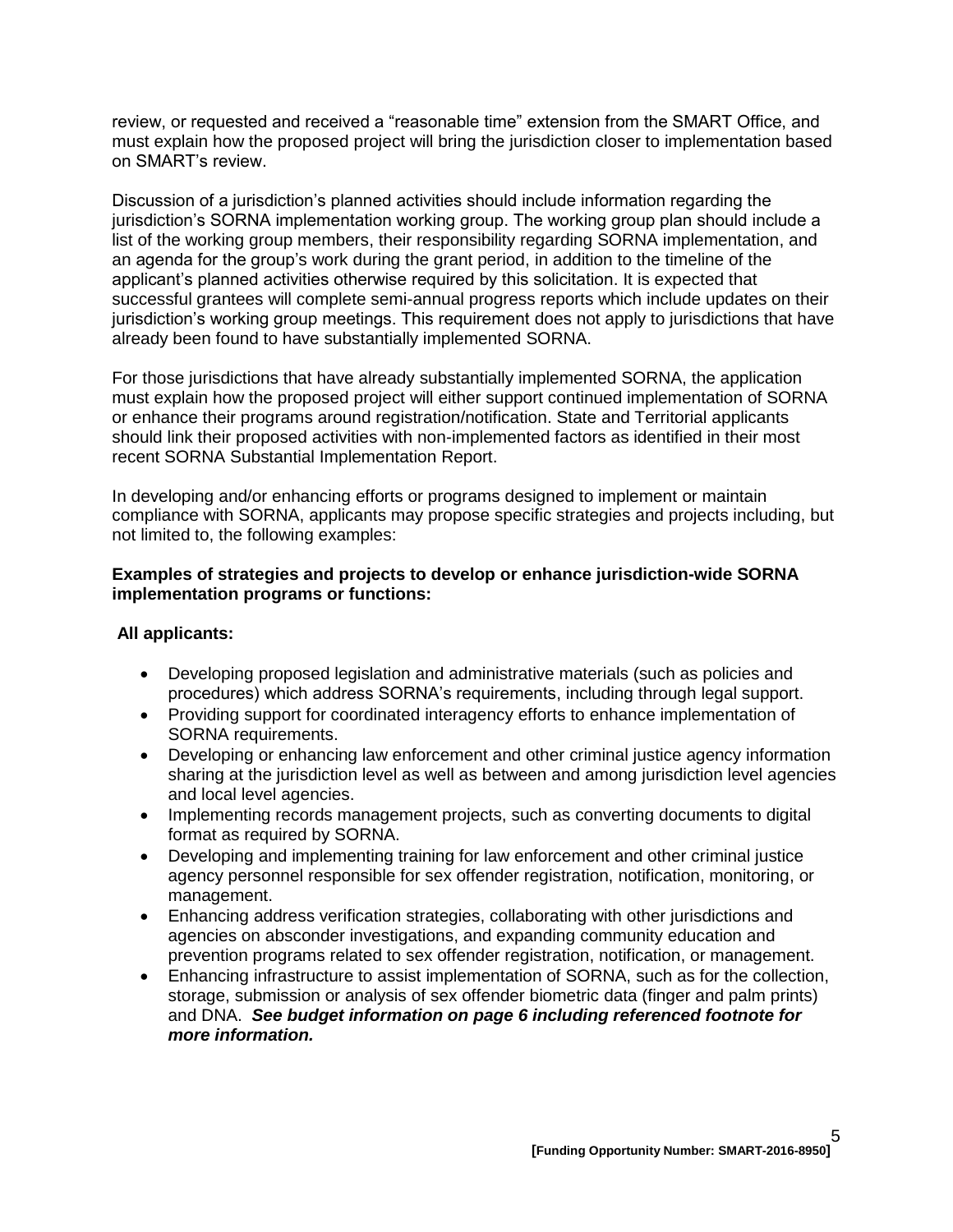## **Tribal applicants:**

- Tribes that have elected to carry out the requirements of SORNA are encouraged to apply for funding to support SORNA implementation activities carried out by a consortium of tribes that have elected to implement SORNA. Several tribes may choose to form a consortium to share resources (e.g., hardware, digital fingerprint equipment, kiosks; joint staff or shared registry office space; shared public registry website, etc.); or collaborate on enforcement activities or other facilities used for registration*.* An application to fund such a collaborative approach or project must include supporting documentation, such as an interagency agreement, a memorandum of understanding, or a letter of cooperation, which demonstrates the collaborative endeavor from each member jurisdiction of the consortium.
- Tribes that have been found to have substantially implemented SORNA may apply for funding to create and improve sustainment strategies, including but not limited to developing community education programs on sex offender topics or collaborations with intra–tribal organizations including victim service agencies, courts, probation, schools and other entities. An application to fund such a collaborative approach or project must include supporting documentation from the included tribal organizations detailing how the collaboration will be effectuated. The application should also detail how such strategies will sustain and support the tribe's sex offender registration and notification program.
- Tribes that have been found to have substantially implemented SORNA may apply for funding to develop or enhance their inter-jurisdictional cooperation, including but not limited to information-sharing infrastructure improvement.

# **States with tribal jurisdictions within their borders:**

- States may apply to support efforts of local or state units of government, or P.L. 280 tribes, to develop or enhance their sex offender registration and notification functions as they pertain to tribal nations that have been delegated to the state for the purpose of substantial implementation of SORNA.
- State jurisdictions that include P.L. 280 tribes are encouraged to design projects that address SORNA implementation as it relates to these tribes.
- State jurisdictions that have Tribal SORNA Jurisdictions within their borders may apply for funding to enhance their collaboration with SORNA tribes including but not limited to enhancing information sharing such as tribal access to NCIC/NSOR. An application to fund such a collaborative approach or project must include supporting documentation, such as an interagency agreement, a memorandum of understanding, or a letter of cooperation, which demonstrates the collaborative endeavor from each member SORNA jurisdiction involved in the collaboration.

#### **Additional Information Required**

State and territory applicants that are eligible to receive Byrne/JAG reallocation funding should describe how the proposed project complements the work that the jurisdiction plans to perform with that reallocation funding. Applicants shall ensure that the project involves activities that are separate from or complement the tasks being performed with the SORNA reallocation funding, so as to avoid receiving duplicate funds for the same activity.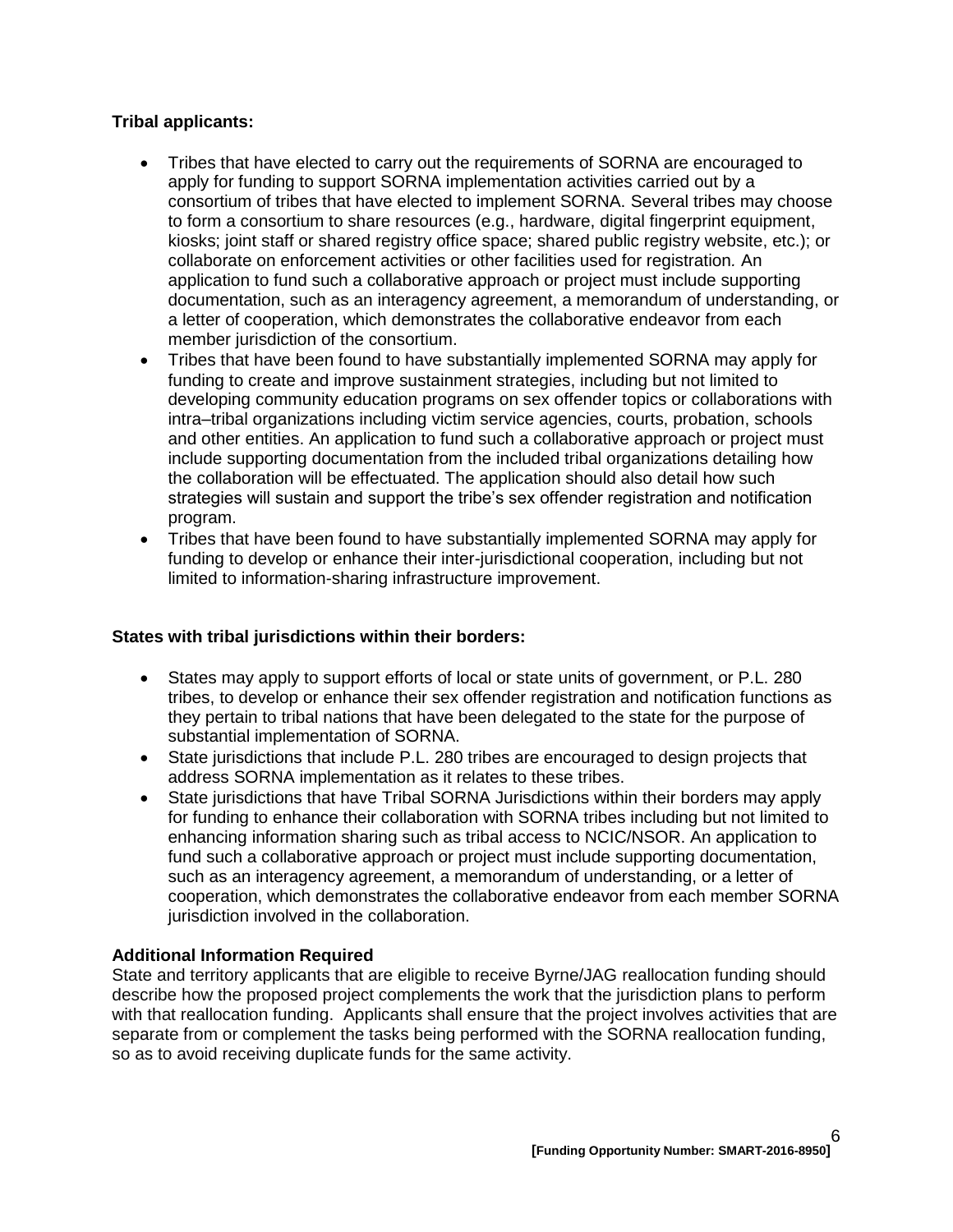## <span id="page-6-0"></span>**Evidence-Based Programs or Practices**

OJP strongly emphasizes the use of data and evidence in policy making and program development in criminal justice, juvenile justice, and crime victim services. OJP is committed to:

- Improving the quantity and quality of evidence OJP generates
- Integrating evidence into program, practice, and policy decisions within OJP and the field
- Improving the translation of evidence into practice

OJP considers programs and practices to be evidence-based when their effectiveness has been demonstrated by causal evidence, generally obtained through one or more outcome evaluations. Causal evidence documents a relationship between an activity or intervention (including technology) and its intended outcome, including measuring the direction and size of a change, and the extent to which a change may be attributed to the activity or intervention. Causal evidence depends on the use of scientific methods to rule out, to the extent possible, alternative explanations for the documented change. The strength of causal evidence, based on the factors described above, will influence the degree to which OJP considers a program or practice to be evidence-based. The [OJP CrimeSolutions.gov](http://www.crimesolutions.gov/) website is one resource that applicants may use to find information about evidence-based programs in criminal justice, juvenile justice, and crime victim services. The SMART Office's Sex Offender Management and Planning Initiative (SOMAPI) sets forth current research about adult and juvenile offenders, and responses thereto. The SOMAPI report is available online at [http://smart.gov/SOMAPI/index.html.](http://smart.gov/SOMAPI/index.html)

# <span id="page-6-1"></span>**B. Federal Award Information**

The SMART Office will make awards of up to \$400,000, for a period of up to 24 months. Thirty percent of the total amount awarded under this solicitation will be set aside for tribal jurisdictions. It is anticipated that any award that may be made under this solicitation should be awarded no later than September 30, 2016.

All awards are subject to the availability of appropriated funds and to any modifications or additional requirements that may be imposed by law.

# <span id="page-6-2"></span>**Type of Award<sup>2</sup>**

 $\overline{a}$ 

The SMART Office expects that it will make any award from this solicitation in the form of a grant.

# <span id="page-6-3"></span>**Financial Management and System of Internal Controls**

If selected for funding, the award recipient must:

(a) Establish and maintain effective internal control over the federal award that provides reasonable assurance that the non-federal entity is managing the federal award in compliance with federal statutes, regulations, and the terms and conditions of the federal award. These internal controls should be in compliance with guidance in "Standards for Internal Control in the Federal Government" issued by the Comptroller General of the United States and the "Internal

<sup>2</sup> *See generally* 31 U.S.C. §§ 6301-6305 (defines and describes various forms of federal assistance relationships, including grants and cooperative agreements (a type of grant)).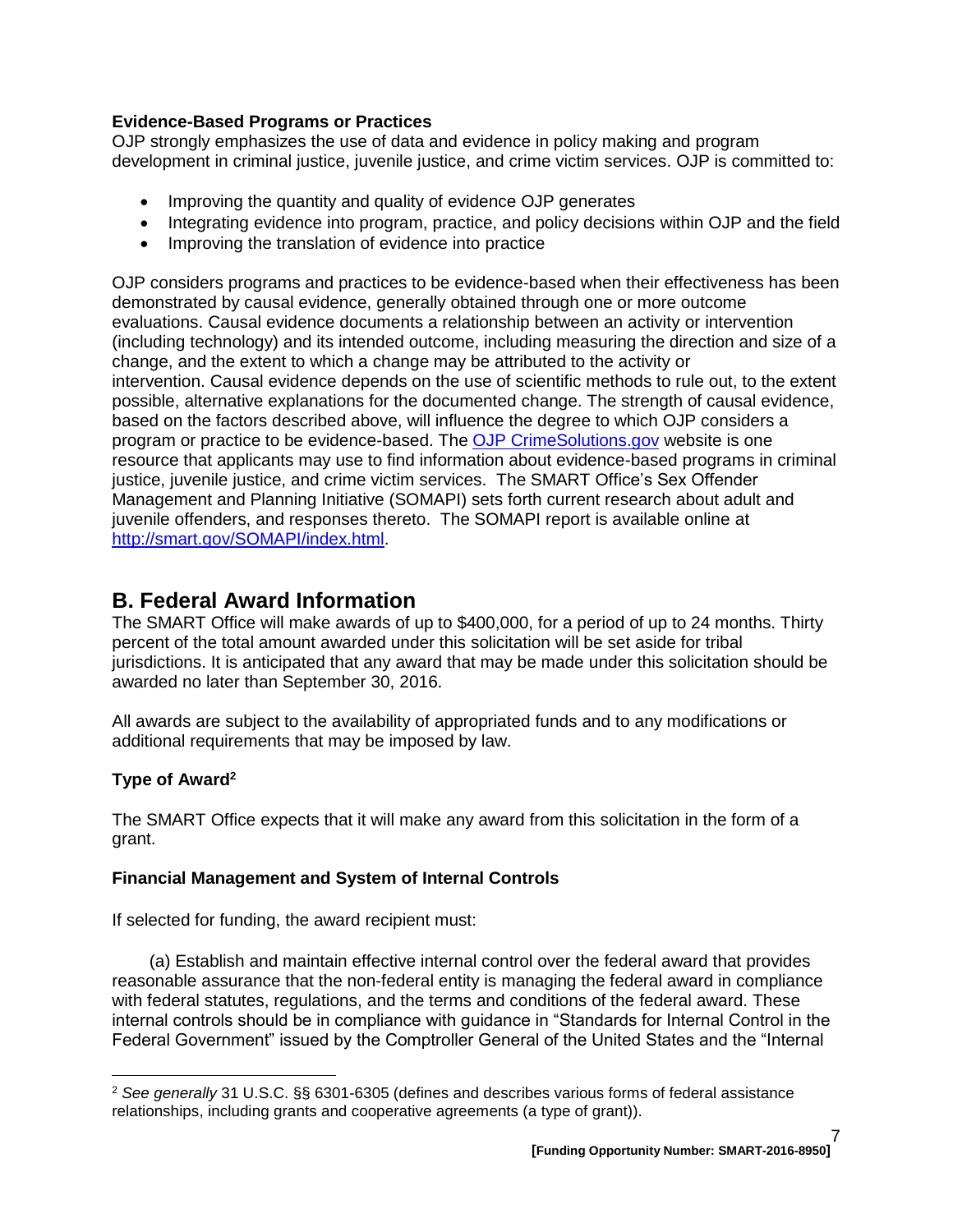Control Integrated Framework", issued by the Committee of Sponsoring Organizations of the Treadway Commission (COSO).

(b) Comply with federal statutes, regulations, and the terms and conditions of the federal awards.

(c) Evaluate and monitor the non-Federal entity's compliance with statute, regulations and the terms and conditions of federal awards.

(d) Take prompt action when instances of noncompliance are identified including noncompliance identified in audit findings.

(e) Take reasonable measures to safeguard protected personally identifiable information and other information the federal awarding agency or pass-through entity designates as sensitive or the non-federal entity considers sensitive consistent with applicable federal, state and local laws regarding privacy and obligations of confidentiality.

In order to better understand administrative requirements and cost principles, award applicants are encouraged to enroll, at no charge, in the Department of Justice Grants Financial Management Online Training available [here.](http://gfm.webfirst.com/)

#### <span id="page-7-0"></span>**Budget Information**

Applicants should be aware that the SMART Office has developed information technology resources that have been made available to all SORNA jurisdictions for the purpose of meeting requirements of participation in the Dru Sjodin National Sex Offender Public Website. These resources include software such as: mapping technology, geographic radius and email address search applications, and community notification and email notification applications. Additionally, the SMART Office provides the Tribe and Territory Sex Offender Registry System (TTSORS) free of charge to tribes and territories. TTSORS assists the tribes and territories with implementing SORNA registry system requirements. It functions as the administrative registry system and as the public sex offender registry website system for jurisdictions. Additional information about TTSORS is available at [www.smart.gov/pdfs/TTSORSFactSheet.pdf.](http://www.smart.gov/pdfs/TTSORSFactSheet.pdf) It is therefore recommended that applicants avoid proposals that include similar software expenditures.

In addition, the Sex Offender Registry Tool (SORT) is available to states at no cost to assist with implementing SORNA registry system requirements. It was designed to improve information sharing capabilities and make the sex offender registry system setup and maintenance process as efficient and effective as possible. SORT functions as the state-level administrative registry system and provides local registration agencies with their own specialized public sex offender registry website. Additional information about SORT is available at [www.ojp.usdoj.gov/smart/pdfs/SORT\\_Fact\\_Sheet.pdf.](http://ojpnet/sites/solicitations/smart2/Documents/www.ojp.usdoj.gov/smart/pdfs/SORT_Fact_Sheet.pdf)

Software may be purchased with funding under this solicitation if there is a proven and justifiable need. Allowable software purchases include: software needed by the jurisdiction to support kiosks or facilitate information sharing between a jurisdiction's sex offender registry and other law enforcement-operated electronic systems or databases and sex offender tracking systems within the jurisdiction (including local law enforcement); software that facilitates sex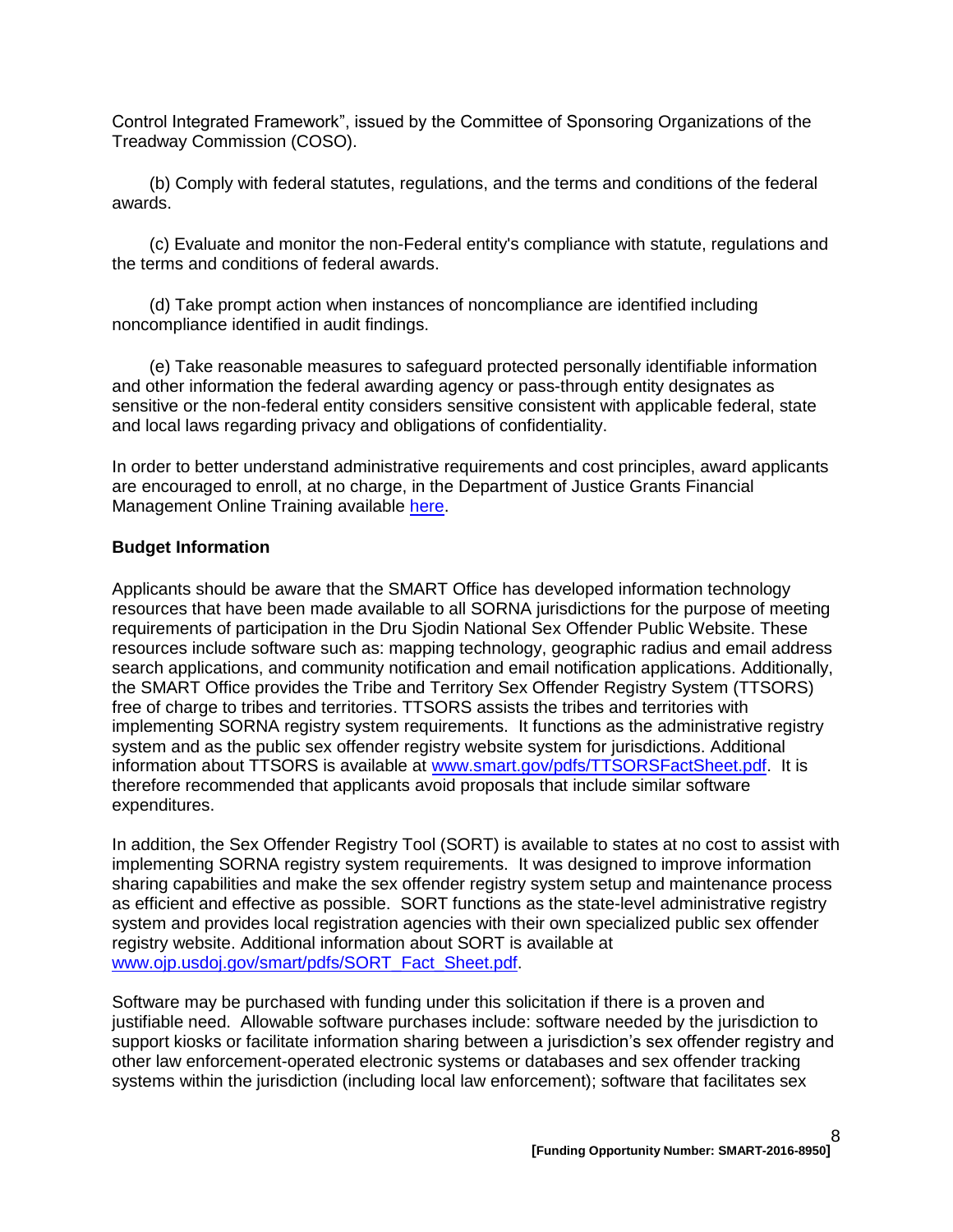offender tracking and management throughout the jurisdiction; and software or technical assistance necessary to facilitate use of SMART-provided software resources.

Applicant proposals may include the purchase of equipment for items such as digital fingerprint and palm print technology, scanners to transfer existing records and documents into a digital format, computer hardware and DNA collection.<sup>3</sup> It is expected that, in this grants cycle and in future years, Adam Walsh Act implementation funding will be increasingly used for implementation activities other than the purchase of equipment, given the widespread automation of law enforcement records systems since the enactment of SORNA.

Grant funds to tribes can be used to purchase an electronic scanner or Live Scan device for scanning finger and palm prints for upload to the FBI databases IAFIS and Next Gen. However, tribes will typically have to coordinate with the State in which they are located in order to connect to those federal databases**. <sup>4</sup> NOTE:** A Tribe can purchase a scanner without working with the State, but if no connection is effectuated the tribe will have to print the scanned prints and mail them to the FBI utilizing mailers provided by the FBI. Information on this process is available on the SMART Office website, [www.smart.gov.](http://www.smart.gov/)

States will need to agree to accept and facilitate a connection to a tribe that wishes to use such devices for the upload. Further, States will need to provide to the tribe information on what hardware or device will interface with their system. Tribal applicants must document either (1) how the transmission of data will be made directly to the FBI or (2) how data will be transmitted through the state, including any MOUs or other agreements.

#### <span id="page-8-0"></span>**Cost Sharing or Match Requirement**

This solicitation does not require a match. However, if a successful application proposes a voluntary match amount, and OJP approves the budget, the total match amount incorporated into the approved budget becomes mandatory and subject to audit.

For additional cost sharing and match information, see [Section C. Eligibility Information.](#page-10-0)

#### <span id="page-8-1"></span>**Pre-Agreement Cost Approvals**

 $\overline{a}$ 

OJP does not typically approve pre-agreement costs; an applicant must request and obtain the prior written approval of OJP for all such costs. If approved, pre-agreement costs could be paid from grant funds consistent with a grantee's approved budget, and under applicable cost standards. However, all such costs prior to award and prior to approval of the costs are incurred at the sole risk of an applicant. Generally, no applicant should incur project costs *before* submitting an application requesting federal funding for those costs. Should there be extenuating circumstances that appear to be appropriate for OJP's consideration as preagreement costs, the applicant should contact the point of contact listed on the title page of this

<sup>&</sup>lt;sup>3</sup> Tribes that propose to utilize grant funds to support the collection, storage, and submission of DNA must document that costs are necessary and verifiable. Examples of verified and validated costs include fees that a state or its political subdivision charges the tribe for collection, storage, or submission of DNA. Please note that contracting with a private lab does not facilitate submission of DNA to the Combined DNA Index System (CODIS), and thus does not meet SORNA requirements. As a result, private lab fees are considered unallowable costs. The FBI Laboratory permits SORNA tribes to receive free DNA collection kits and analyzes the kits and enters the data into CODIS for free. Please contact the SMART Office for additional information about utilizing this service.

*<sup>4</sup>* This process may change in the future with the expansion of the Department's Tribal Access Program, which is in its early stages as of the time of this solicitation.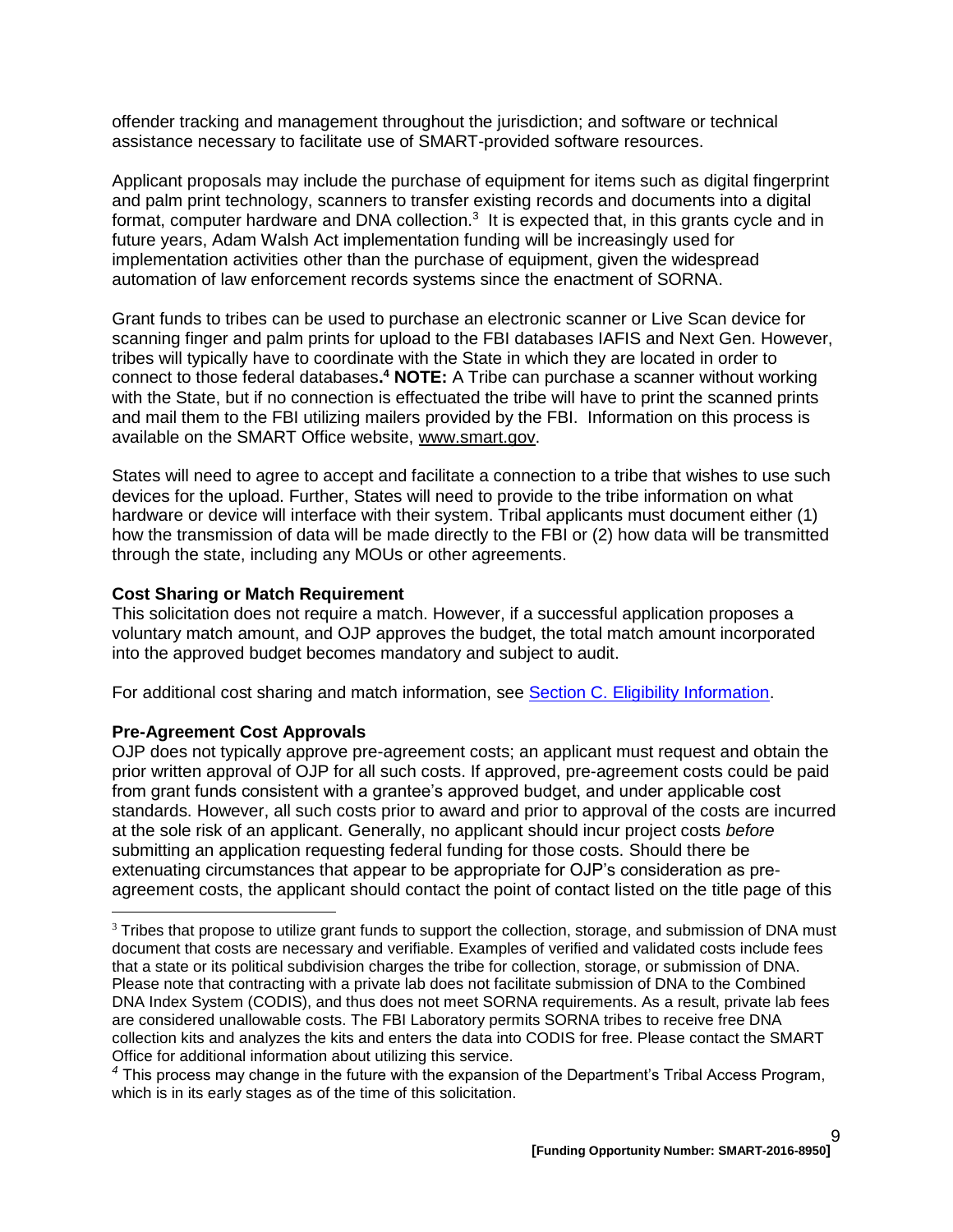announcement for details on the requirements for submitting a written request for approval. See the section on Costs Requiring Prior Approval in the [Financial Guide,](http://ojp.gov/financialguide/DOJ/index.htm) for more information.

#### <span id="page-9-0"></span>**Limitation on Use of Award Funds for Employee Compensation; Waiver**

With respect to any award of more than \$250,000 made under this solicitation, recipients may not use federal funds to pay total cash compensation (salary plus cash bonuses) to any employee of the award recipient at a rate that exceeds 110% of the maximum annual salary payable to a member of the Federal Government's Senior Executive Service (SES) at an agency with a Certified SES Performance Appraisal System for that year. <sup>5</sup> The 2016 salary table for SES employees is available at the Office of Personnel Management [website.](http://www.opm.gov/policy-data-oversight/pay-leave/salaries-wages/salary-tables/16Tables/exec/html/ES.aspx) Note: A recipient may compensate an employee at a greater rate, provided the amount in excess of this compensation limitation is paid with non-federal funds. (Any such additional compensation will not be considered matching funds where match requirements apply.) For employees who charge only a portion of their time to an award, the allowable amount to be charged is equal to the percentage of time worked times the maximum salary limitation.

The Assistant Attorney General for OJP may exercise discretion to waive, on an individual basis, the limitation on compensation rates allowable under an award. An applicant requesting a waiver should include a detailed justification in the budget narrative of the application. Unless the applicant submits a waiver request and justification with the application, the applicant should anticipate that OJP will request the applicant to adjust and resubmit the budget.

The justification should include the particular qualifications and expertise of the individual, the uniqueness of the service the individual will provide, the individual's specific knowledge of the program or project being undertaken with award funds, and a statement explaining that the individual's salary is commensurate with the regular and customary rate for an individual with his/her qualifications and expertise, and for the work to be done.

#### <span id="page-9-1"></span>**Prior Approval, Planning, and Reporting of Conference/Meeting/Training Costs**

OJP strongly encourages applicants that propose to use award funds for any conference-, meeting-, or training-related activity to review carefully—before submitting an application—the OJP policy and guidance on conference approval, planning, and reporting available at [http://www.ojp.gov/funding/confcost.htm.](http://www.ojp.gov/funding/confcost.htm) OJP policy and guidance (1) encourage minimization of conference, meeting, and training costs; (2) require prior written approval (which may affect project timelines) of most such costs for cooperative agreement recipients and of some such costs for grant recipients; and (3) set cost limits, including a general prohibition of all food and beverage costs.

#### <span id="page-9-2"></span>**Costs Associated with Language Assistance (if applicable)**

 $\overline{a}$ 

If an applicant proposes a program or activity that would deliver services or benefits to individuals, the costs of taking reasonable steps to provide meaningful access to those services or benefits for individuals with limited English proficiency may be allowable. Reasonable steps to provide meaningful access to services or benefits may include interpretation or translation services where appropriate.

For additional information, see the "Civil Rights Compliance" section under "Solicitation Requirements" in the [OJP Funding Resource Center.](http://ojp.gov/funding/index.htm)

<sup>5</sup> This limitation on use of award funds does not apply to the non-profit organizations specifically named at Appendix VIII to 2 C.F.R. part 200.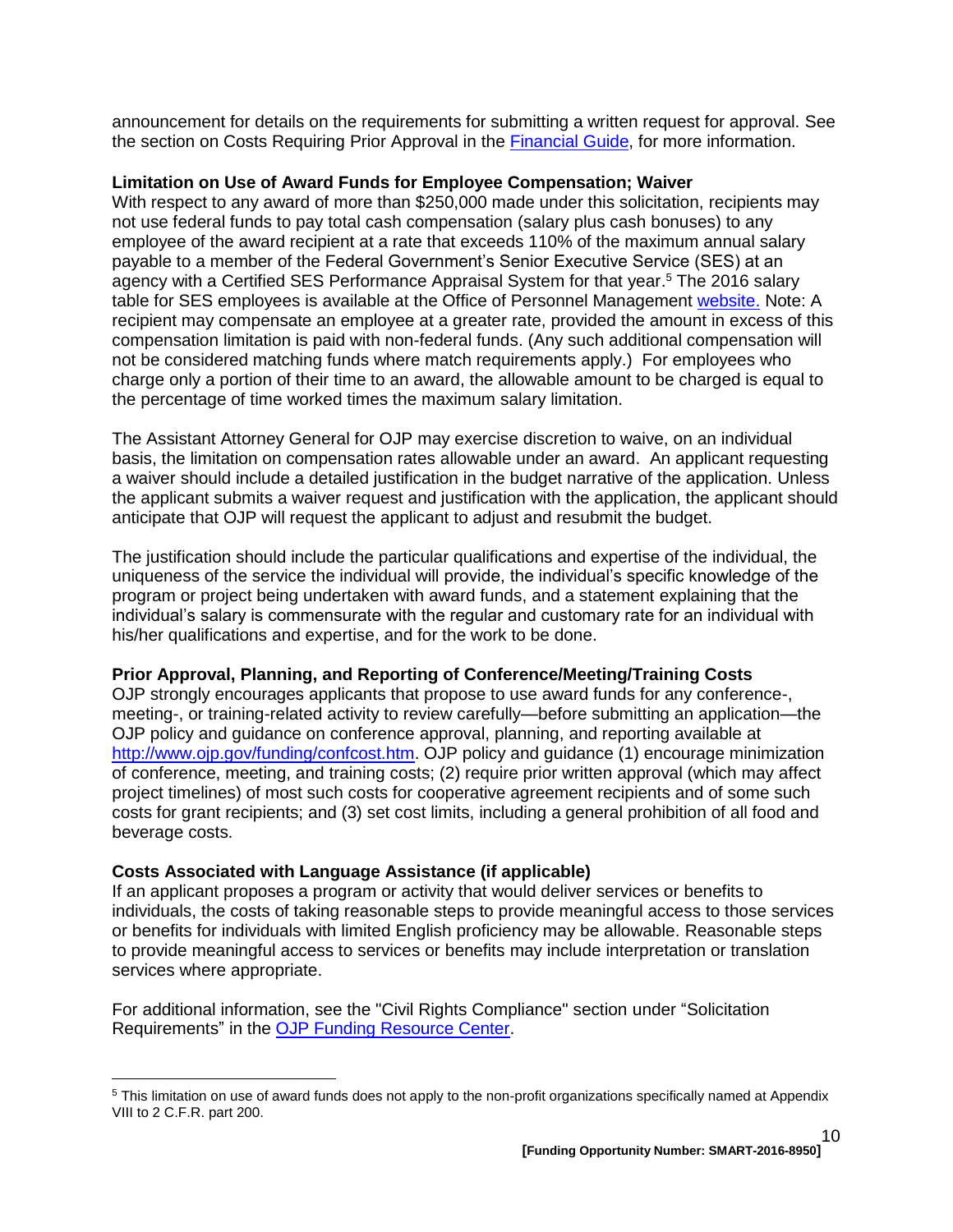# <span id="page-10-0"></span>**C. Eligibility Information**

For additional eligibility information, see title page.

#### <span id="page-10-2"></span>**Cost Sharing or Match Requirement**

For additional information on cost sharing and match requirement, see Section [B. Federal](#page-6-1)  [Award Information.](#page-6-1)

#### <span id="page-10-3"></span>**Limit on Number of Application Submissions**

If an applicant submits multiple versions of the same application, the SMART will review only the most recent system-validated version submitted. For more information on system-validated versions, see [How to Apply.](#page-20-0)

# <span id="page-10-1"></span>**D. Application and Submission Information**

#### <span id="page-10-4"></span>**What an Application Should Include**

Applicants should anticipate that if they fail to submit an application that contains all of the specified elements, it may negatively affect the review of their application; and, should a decision be made to make an award, it may result in the inclusion of special conditions that preclude the recipient from accessing or using award funds pending satisfaction of the conditions.

Moreover, applicants should anticipate that applications that are determined to be nonresponsive to the scope of the solicitation, or that do not include the application elements that the SMART Office has designated to be critical, will neither proceed to peer review nor receive further consideration. Under this solicitation, the SMART Office has designated the following application elements as critical: Program Narrative, Budget Detail Worksheet, Budget Narrative, and requested funding amount that does not exceed the maximum amount allowable*.*  Applicants may combine the Budget Narrative and the Budget Detail Worksheet in one document. However, if an applicant submits only one budget document, it must contain **both** narrative and detail information. Please review the "Note on File Names and File Types" under [How to Apply](#page-20-0) to be sure applications are submitted in permitted formats.

*OJP strongly recommends that applicants use appropriately descriptive file names (e.g*.*, "Program Narrative," "Budget Detail Worksheet and Budget Narrative," "Timelines," "Memoranda of Understanding," "Resumes") for all attachments. Also, OJP recommends that applicants include resumes in a single file.*

For examples of successful FY 2014 applications, go to: [www.ojp.usdoj.gov/smart/funding.htm.](http://www.ojp.usdoj.gov/smart/funding.htm)

#### **1. Information to Complete the Application for Federal Assistance (SF-424)**

The SF-424 is a required standard form used as a cover sheet for submission of preapplications, applications, and related information. Grants.gov and the OJP Grants Management System (GMS) take information from the applicant's profile to populate the fields on this form. When selecting "type of applicant," if the applicant is a for-profit entity, select "For-Profit Organization" or "Small Business" (as applicable).

**Intergovernmental Review:** This funding opportunity is subject to **Executive Order 12372**. Applicants may find the names and addresses of their state's Single Point of Contact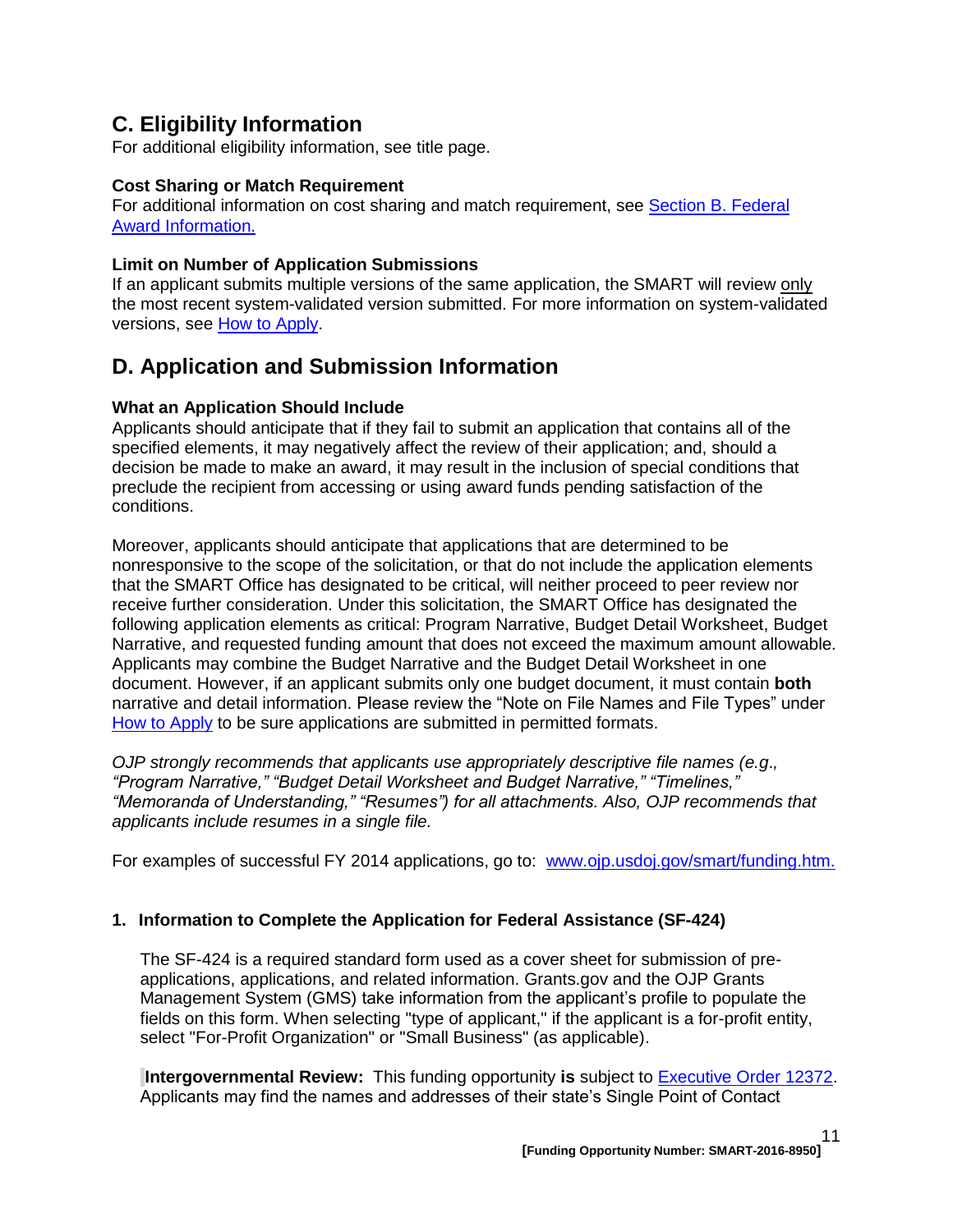(SPOC) at the following website: [www.whitehouse.gov/omb/grants\\_spoc/.](http://www.whitehouse.gov/omb/grants_spoc/) Applicants whose state appears on the SPOC list must contact their state's SPOC to find out about, and comply with, the state's process under Executive Order 12372. In completing the SF-424, applicants whose state appears on the SPOC list are to make the appropriate selection in response to question 19 once the applicant has complied with their state's E.O. 12372 process. (Applicants whose state does not appear on the SPOC list are to make the appropriate selection in response to question 19 to indicate that the "Program is subject to E.O. 12372 but has not been selected by the State for review.")

## **2. Project Abstract**

Applications should include a high-quality project abstract that summarizes the proposed project in 400 words or less. Project abstracts should be—

- Written for a general public audience
- Submitted as a separate attachment with "Project Abstract" as part of its file name
- Single-spaced, using a standard 12-point font (Times New Roman) with 1-inch margins

As a separate attachment, the project abstract will **not** count against the page limit for the program narrative.

All project abstracts should follow the detailed template available at [ojp.gov/funding/Apply/Resources/ProjectAbstractTemplate.pdf.](http://ojp.gov/funding/Apply/Resources/ProjectAbstractTemplate.pdf)

**Permission to Share Project Abstract with the Public:** It is unlikely that the SMART Office will be able to fund all promising applications submitted under this solicitation, but it may have the opportunity to share information with the public regarding promising but unfunded applications, for example, through a listing on a web page available to the public. The intent of this public posting would be to allow other possible funders to become aware of such proposals.

In the project abstract template, applicants are asked to indicate whether they give OJP permission to share their project abstract (including contact information) with the public. Granting (or failing to grant) this permission will not affect OJP's funding decisions, and, if the application is not funded, granting permission will not guarantee that abstract information will be shared, nor will it guarantee funding from any other source.

**Note:** OJP may choose not to list a project that otherwise would have been included in a listing of promising but unfunded applications, should the abstract fail to meet the format and content requirements noted above and outlined in the project abstract template.

#### **3. Program Narrative**

The program narrative should respond to the solicitation and present a detailed description of the purpose, scope, goals and objectives of the proposed project. The program narrative should be double-spaced, using a standard 12-point font (Times New Roman is preferred) with 1-inch margins, and should not exceed 25 pages. Please number pages "1 of 25," "2 of 25," etc. Submissions that do not adhere to the format will be deemed ineligible. Information required under the "Budget and Budget Narrative" and "Other Attachments" sections will not count toward the program narrative page count.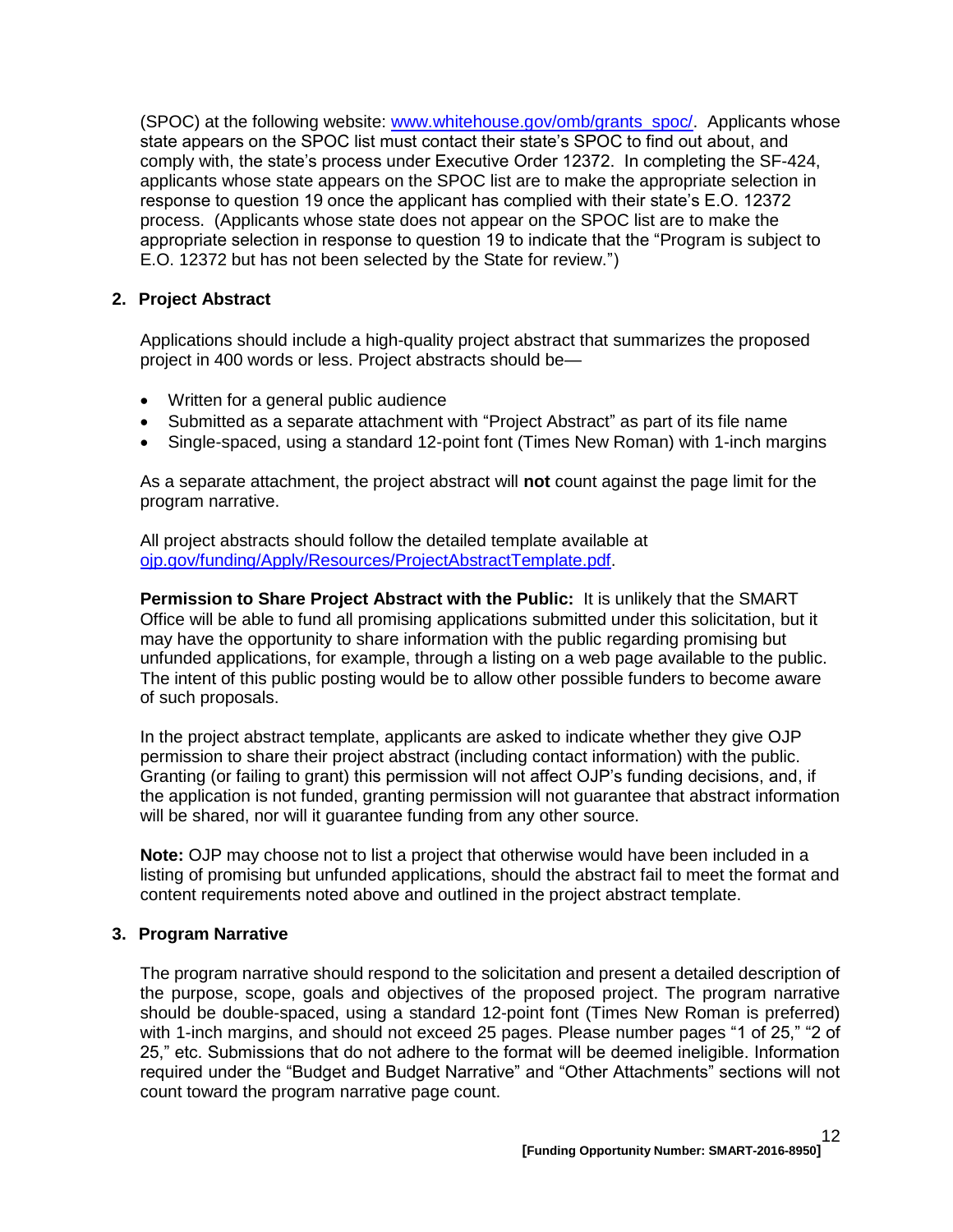If the program narrative fails to comply with these length-related restrictions, the SMART Office may consider such noncompliance in peer review and in final award decisions.

The following sections should be included as part of the program narrative:

a. Statement of the Problem

Applicants should describe the challenges the jurisdiction faces in implementing or maintaining ongoing compliance with the Sex Offender Registration and Notification Act (SORNA) and the strategy for addressing those challenges, should grant funds be awarded. Applicants should describe steps taken to assess and analyze their current sex offender registration and notification systems in relation to SORNA implementation or ongoing compliance. This section should also detail ongoing jurisdiction efforts to address implementation or maintain compliance. State and territorial applicants should link the proposed activities to as-yet unmet implementation needs identified in the most recent substantial implementation report, if any. Applicants should discuss the jurisdiction's strategy to implement SORNA and identify deficits or problems encountered as well as needs identified in order to substantially implement or maintain substantial implementation.

b. Project Design and Implementation

Project Goals and Objectives: Applicants should describe the goals of the proposed project and identify its objectives and outcomes. Goals: Applicants should provide a broad statement, written in general terms, that conveys the project's intent to change, reduce, or eliminate the problem described. Objectives: Applicants should explain how the program will accomplish its goals. The objectives should be quantifiable and describe the steps necessary to accomplish project goals. When formulating the project's goals and objectives, applicants should be cognizant of the performance measures that will be required of successful applicants.

Applicants should detail how the project will operate during the funding period and describe the strategy that will be used to implement the proposed project. This section should illustrate what activities are proposed for the project and describe how the strategy will support the goals and objectives. Applicants should outline how the proposed project will move the jurisdiction closer to substantial implementation of SORNA or enhance ongoing SORNA compliance and help to sustain the efficacy and viability of the jurisdiction's sex offender registration and notification program. In addition, applicants should specifically identify each SORNA requirement that will be implemented or enhanced as a result of the proposed project.

- Project timeline: Submit as an attachment a project timeline with each project goal, related objective, activity, expected completion date, and responsible person or organization. Please do not use actual calendar months in the timeline; instead prepare the timeline using "Month 1", etc.
- SORNA Working Group Plan (for jurisdictions that have not already implemented SORNA): Discussion of a jurisdiction's planned activities should include information regarding the jurisdiction's SORNA implementation working group. The working group plan should include a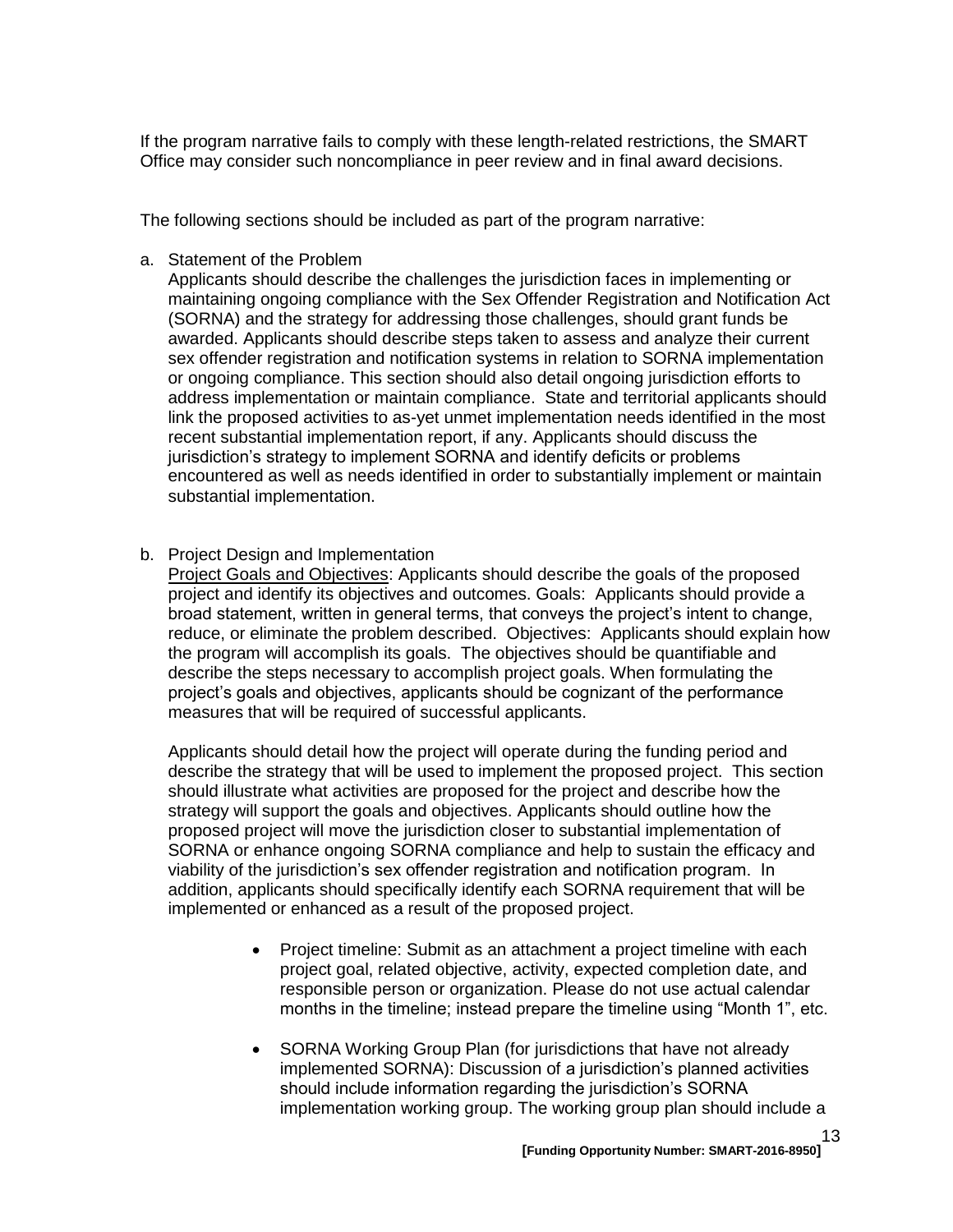list of the working group members and their responsibility regarding SORNA implementation. It is expected that successful grantees will report on their jurisdiction's working group meetings in their quarterly progress reports. This requirement does not apply to jurisdictions that have already been found to be substantially implementing SORNA.

In addition, state and territory applicants that are eligible to receive the Byrne/JAG penalty funding reallocation should describe how the project complements the work that the jurisdiction plans to perform with that reallocation funding. Applicants should take care to ensure that the project involves activities that are separate from or complement the tasks being performed with the reallocation funding, so as to avoid receiving duplicate funds for the same activity

c. Capabilities and Competencies

Applicants should describe the management structure and staffing of the project and include information describing the roles and responsibility of key organizational and functional components and personnel. This section should describe the experience and capability of the applicant and any contractors that will be used to implement the project and highlight any previous experience implementing projects of similar design or magnitude. The management and organizational structure described should match the staff needs necessary to accomplish the tasks outlined in the project work plan.

- Position descriptions and/or resumes for key positions/personnel should be submitted as an attachment.
- d. Plan for Collecting the Data Required for this Solicitation's Performance Measures Applicants should describe how performance will be documented, monitored, and evaluated, including how the impact of the strategy implemented and/or enhancement will be determined. It should also discuss plans for sustainability, i.e., how the program will continue to operate beyond the period of the grant award. If personnel costs are supported by grant funds, specific discussion of how these positions will be maintained beyond the period of the grant award must be included.

To assist the Department with fulfilling its responsibilities under the Government Performance and Results Act of 1993 (GPRA), Public Law 103-62, and the GPRA Modernization Act of 2010, Public Law 111–352, applicants that receive funding under this solicitation must provide data that measure the results of their work done under this solicitation. OJP will require any award recipient, post award, to provide the data requested in the "Data Grantee Provides" column so that OJP can calculate values for the "Performance Measures" column. Performance measures for this solicitation are as follows:

| <b>Objective</b>                                                                               | <b>Performance Measure(s)</b>                                              | <b>Data Grantee Provides</b>                                                                                                                    |
|------------------------------------------------------------------------------------------------|----------------------------------------------------------------------------|-------------------------------------------------------------------------------------------------------------------------------------------------|
| Improve public sex offender<br>registry systems to support<br>and maintain SORNA<br>compliance | Number of SORNA<br>requirements implemented<br>during the reporting period | Number of policies/procedures<br>and/or programs established/<br>amended to comply with<br>SORNA during the reporting<br>period (if applicable) |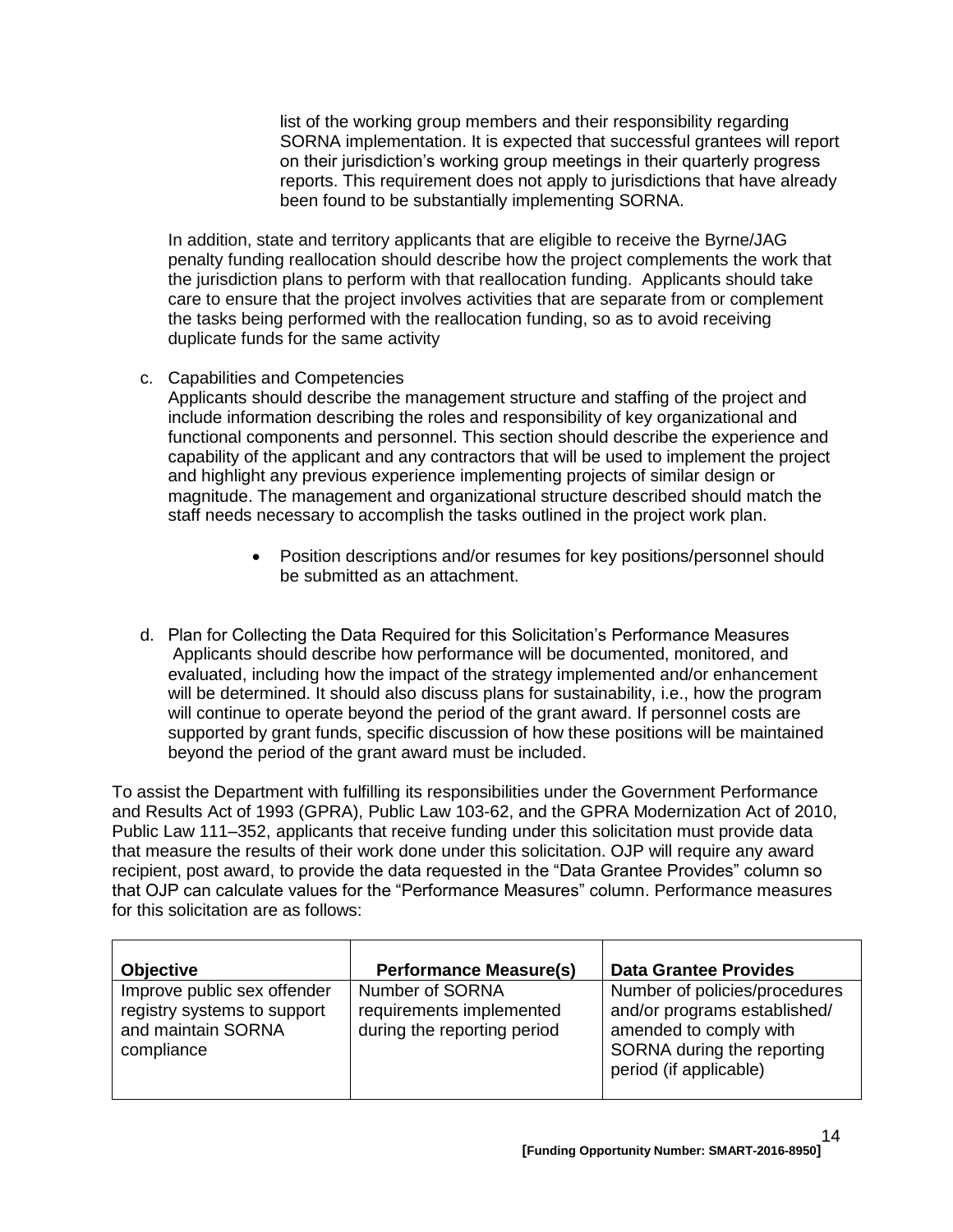|                                                                        | Number of staff trained (if<br>applicable)                                                                                                                                             | Number of jurisdiction<br>personnel trained on SORNA<br>compliance during the reporting<br>period                                                                                                                                           |
|------------------------------------------------------------------------|----------------------------------------------------------------------------------------------------------------------------------------------------------------------------------------|---------------------------------------------------------------------------------------------------------------------------------------------------------------------------------------------------------------------------------------------|
|                                                                        | Percentage of records/data<br>made electronically accessible<br>for inclusion in SORNA<br>jurisdiction sex offender<br>registries (if applicable                                       | Number of updated sex<br>offender registration records<br>electronically transmitted (intra<br>and inter-jurisdictionally)<br>through the SORNA Exchange<br>Portal during each month of the<br>reporting period                             |
|                                                                        | Number of records that are<br>automated (if applicable)                                                                                                                                | Number of records/data<br>(including sex offender case<br>files; sex offender registration<br>information; finger/palm print<br>cards, DNA) captured and/or<br>automated during the reporting<br>period                                     |
|                                                                        | Increase in information<br>exchange between<br>State/Tribal/Territory sex<br>offender registration agencies<br>and other SORNA jurisdictions<br>or federal, state or local<br>agencies | Number of information<br>exchanges between<br>State/Tribal/Territory sex<br>offender registration agencies<br>and other SORNA jurisdictions<br>or federal, state or local<br>agencies, by type, through the<br><b>SORNA Exchange Portal</b> |
| Enhance jurisdiction efforts<br>to address victim and public<br>safety | Percentage of registered sex<br>offenders in compliance with<br>jurisdiction registry<br>requirements                                                                                  | Number of sex offenders who<br>are in compliance with<br>jurisdiction registry<br>requirements each month<br>during the project period                                                                                                      |
|                                                                        |                                                                                                                                                                                        | Number of sex offenders who<br>are registered in the jurisdiction<br>each month during the project<br>period                                                                                                                                |
|                                                                        |                                                                                                                                                                                        | Number of sex offender<br>address<br>verifications/compliance checks<br>completed each much during<br>the project                                                                                                                           |
|                                                                        | Percentage of registered sex<br>offenders in non-compliance                                                                                                                            | Number of sex offenders<br>identified as non-compliant with<br>jurisdiction registry                                                                                                                                                        |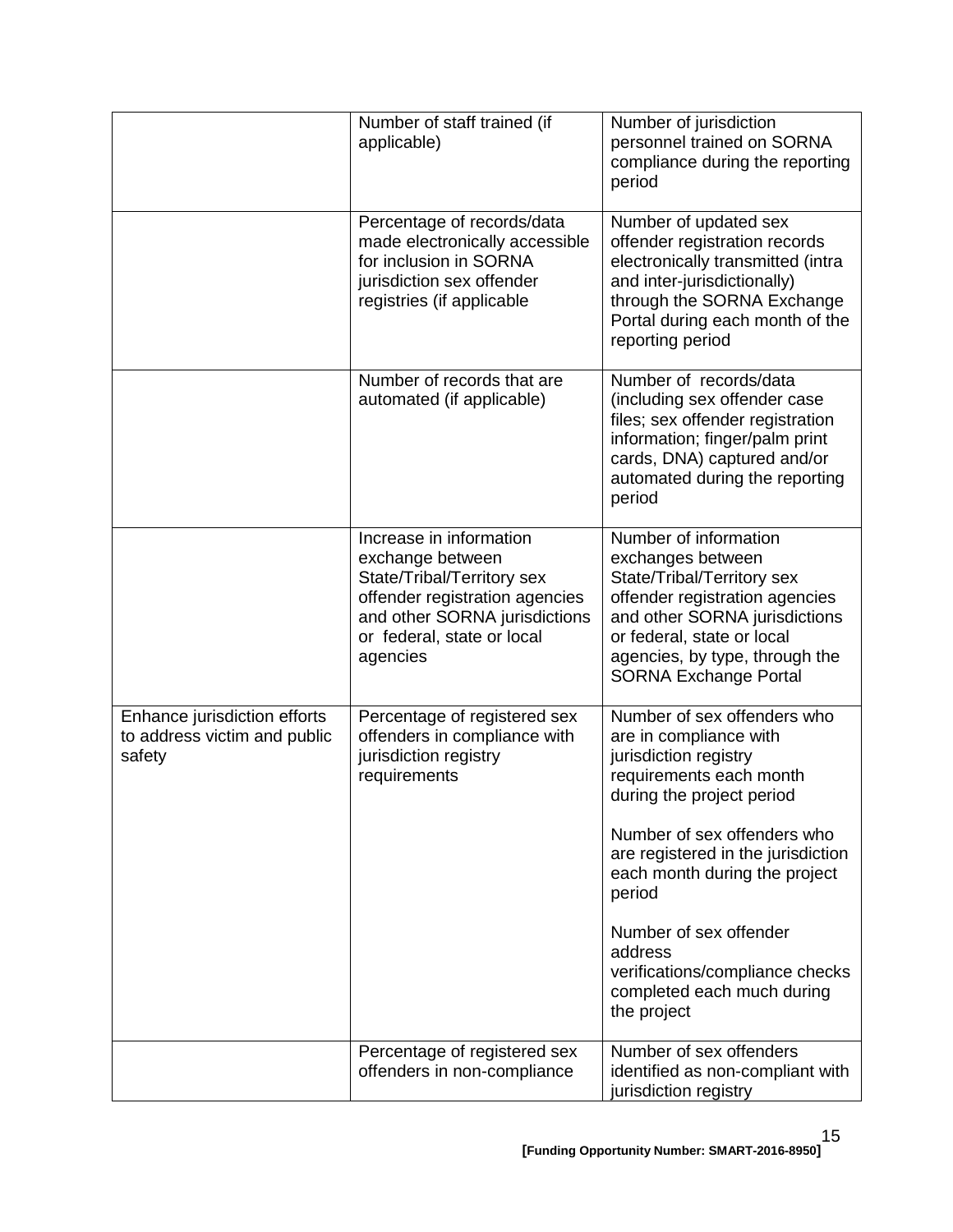|                                                                                                                                   | with jurisdiction registry<br>requirements                                                                                                 | requirements during each<br>month of the project period<br>Number of sex offenders who<br>are registered in the jurisdiction<br>each month during the project<br>period                                                                                                                                               |
|-----------------------------------------------------------------------------------------------------------------------------------|--------------------------------------------------------------------------------------------------------------------------------------------|-----------------------------------------------------------------------------------------------------------------------------------------------------------------------------------------------------------------------------------------------------------------------------------------------------------------------|
|                                                                                                                                   | Number of sex offenders<br>newly registered (tribal<br>jurisdictions only)                                                                 | Number of sex offenders newly<br>registered each month in the<br>jurisdiction during the reporting<br>period (tribal jurisdictions only)                                                                                                                                                                              |
|                                                                                                                                   | Number of partnerships<br>maintained                                                                                                       | Number of partnerships<br>maintained with other<br>jurisdictions and agencies on<br>absconder investigations<br>Number of partnerships<br>maintained with victims' service<br>providers on community<br>education and prevention<br>programs related to sex<br>offender registration,<br>notification, and management |
| Develop SORNA<br>implementation training for<br>law enforcement and other<br>criminal justice agency<br>personnel (if applicable) | Number of education/training<br>modules developed (if<br>applicable)                                                                       | Number of education/training<br>modules developed related to<br>SORNA implementation in the<br>jurisdiction                                                                                                                                                                                                           |
|                                                                                                                                   | Number of participants who<br>complete training (if<br>applicable)                                                                         | Number of education/training<br>modules developed related to<br>SORNA implementation in the<br>jurisdiction                                                                                                                                                                                                           |
|                                                                                                                                   | Number of participants who<br>reported that the training<br>provided information that could<br>be utilized in their job (if<br>applicable) | Number of law enforcement<br>and other criminal justice<br>agency personnel who reported<br>that the training provided<br>information on SORNA<br>implementation that could be<br>utilized in their job                                                                                                               |

The SMART Office does not require applicants to submit performance measures data with their application. Performance measures are included as an alert that the SMART Office will require successful applicants to submit specific data as part of their reporting requirements. For the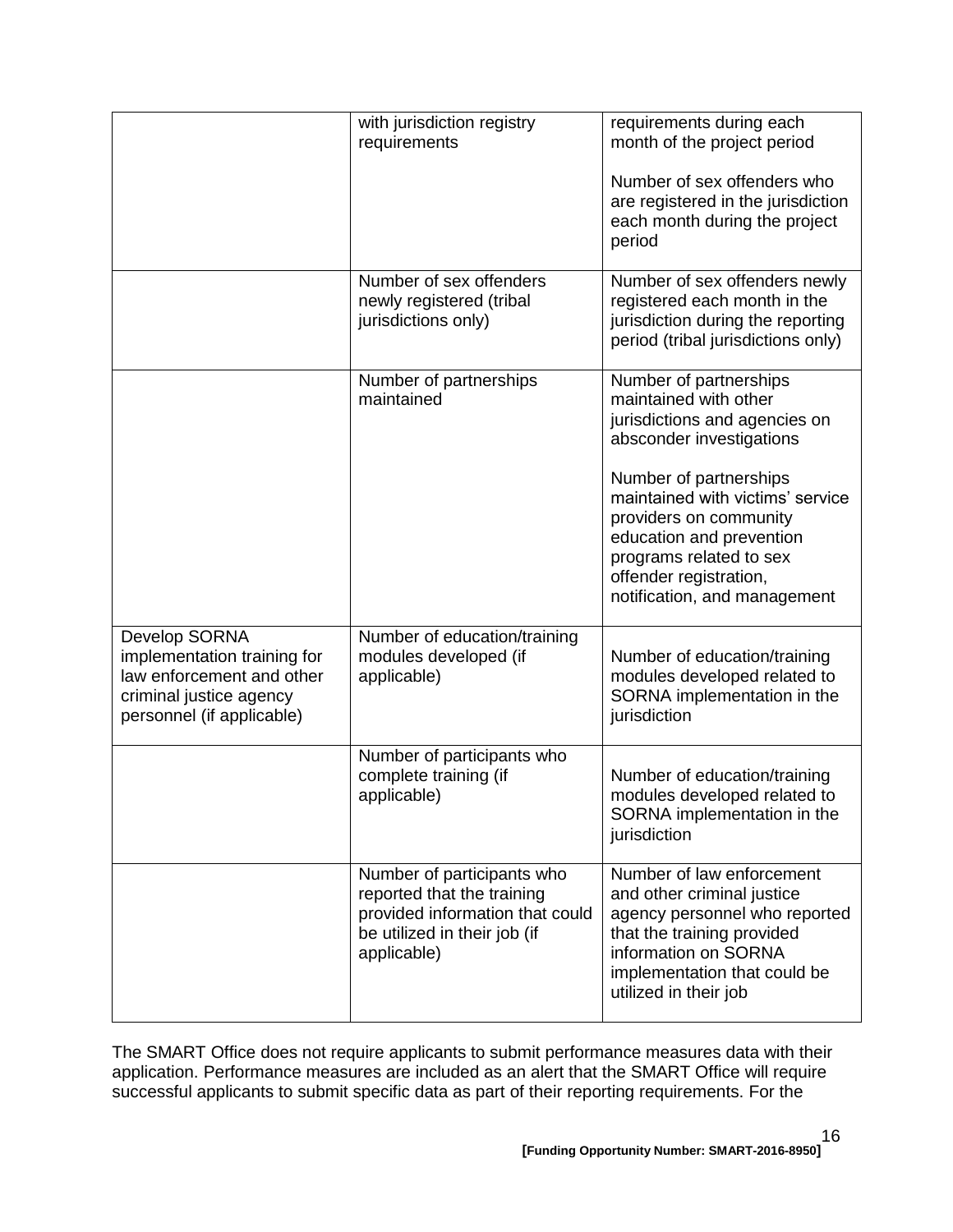application, applicants should indicate an understanding of these requirements and discuss how they will gather the required data, should they receive funding.

#### **Note on Project Evaluations**

Applicants that propose to use funds awarded through this solicitation to conduct project evaluations should be aware that certain project evaluations (such as systematic investigations designed to develop or contribute to generalizable knowledge) may constitute "research" for purposes of applicable DOJ human subjects protection regulations. However, project evaluations that are intended only to generate internal improvements to a program or service, or are conducted only to meet OJP's performance measure data reporting requirements likely do not constitute "research." Applicants should provide sufficient information for OJP to determine whether the particular project they propose would either intentionally or unintentionally collect and/or use information in such a way that it meets the DOJ regulatory definition of research.

Research, for the purposes of human subjects protections for OJP-funded programs, is defined as, "a systematic investigation, including research development, testing, and evaluation, designed to develop or contribute to generalizable knowledge" 28 C.F.R. § 46.102(d). For additional information on determining whether a proposed activity would constitute research, see the decision tree to assist applicants on the "Research and the Protection of Human Subjects" section of the [OJP Funding Resource Center](http://ojp.gov/funding/index.htm) web page [\(www.ojp.gov/funding/Explore/SolicitationRequirements/EvidenceResearchEvaluationRequirem](http://ojp.gov/funding/Explore/SolicitationRequirements/EvidenceResearchEvaluationRequirements.htm) [ents.htm\)](http://ojp.gov/funding/Explore/SolicitationRequirements/EvidenceResearchEvaluationRequirements.htm). Applicants whose proposals may involve a research or statistical component also should review the "Data Privacy and Confidentiality Requirements" section on that web page.

#### **4. Budget Detail Worksheet and Budget Narrative**

#### **a. Budget Detail Worksheet**

A sample Budget Detail Worksheet can be found at [www.ojp.gov/funding/Apply/Resources/BudgetDetailWorksheet.pdf.](http://ojp.gov/funding/Apply/Resources/BudgetDetailWorksheet.pdf) Applicants that submit their budget in a different format should include the budget categories listed in the sample budget worksheet. The Budget Detail Worksheet should be broken down by year.

For questions pertaining to budget and examples of allowable and unallowable costs, see the Financial Guide at<http://ojp.gov/financialguide/DOJ/index.htm>*.*

#### **b. Budget Narrative**

The budget narrative should thoroughly and clearly describe every category of expense listed in the Budget Detail Worksheet. OJP expects proposed budgets to be complete, cost effective, and allowable (e.g., reasonable, allocable, and necessary for project activities).

Applicants should demonstrate in their budget narratives how they will maximize cost effectiveness of grant expenditures. Budget narratives should generally describe cost effectiveness in relation to potential alternatives and the goals of the project. For example, a budget narrative should detail why planned in-person meetings are necessary, or how technology and collaboration with outside organizations could be used to reduce costs, without compromising quality.

The narrative should be mathematically sound and correspond with the information and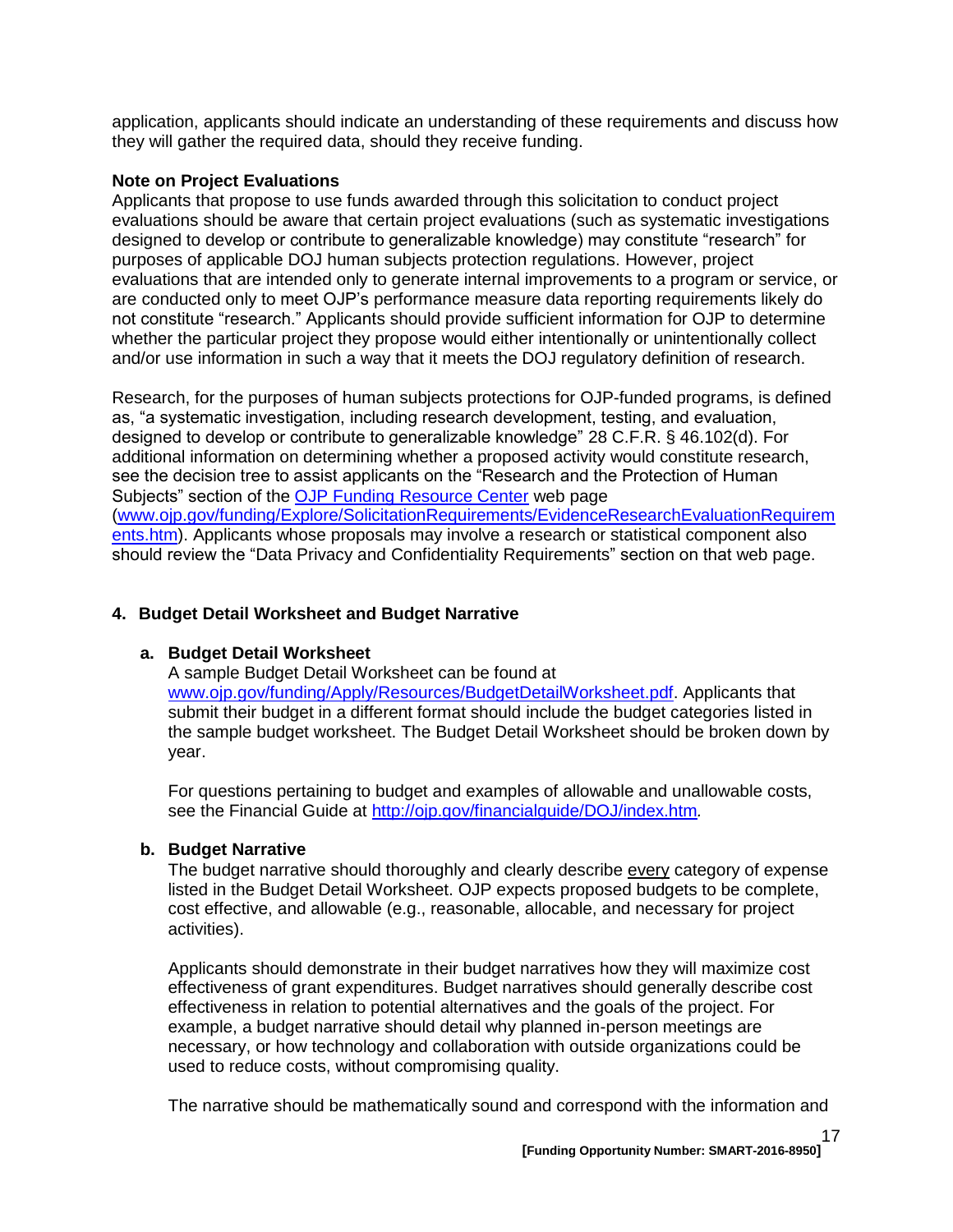figures provided in the Budget Detail Worksheet. The narrative should explain how the applicant estimated and calculated all costs, and how they are relevant to the completion of the proposed project. The narrative may include tables for clarification purposes but need not be in a spreadsheet format. As with the Budget Detail Worksheet, the Budget Narrative should be broken down by year.

#### **c. Non-Competitive Procurement Contracts In Excess of Simplified Acquisition Threshold**

If an applicant proposes to make one or more non-competitive procurements of products or services, where the non-competitive procurement will exceed the simplified acquisition threshold (also known as the small purchase threshold), which is currently set at \$150,000, the application should address the considerations outlined in the [Financial Guide.](http://ojp.gov/financialguide/DOJ/index.htm)

## **d. Pre-Agreement Cost Approvals**

For information on pre-agreement costs, see [Section B. Federal Award Information.](#page-6-1)

# **5. Indirect Cost Rate Agreement (if applicable)**

Indirect costs are allowed only under the following circumstances:

- (a) The applicant has a current, federally approved indirect cost rate; or
- (b) The applicant is eligible to use and elects to use the "de minimis" indirect cost rate described in 2 C.F.R. 200.414(f).

Attach a copy of the federally approved indirect cost rate agreement to the application. Applicants that do not have an approved rate may request one through their cognizant federal agency, which will review all documentation and approve a rate for the applicant organization, or, if the applicant's accounting system permits, costs may be allocated in the direct cost categories. For the definition of Cognizant Federal Agency, see the "Glossary of Terms" in the [Financial Guide.](http://ojp.gov/financialguide/DOJ/index.htm) For assistance with identifying your cognizant agency, please contact the Customer Service Center at 1-800-458-0786 or at [ask.ocfo@usdoj.gov.](mailto:ask.ocfo@usdoj.gov) If DOJ is the cognizant federal agency, applicants may obtain information needed to submit an indirect cost rate proposal at [http://www.ojp.gov/funding/Apply/Resources/IndirectCosts.pdf.](http://www.ojp.gov/funding/Apply/Resources/IndirectCosts.pdf)

In order use the "de minimis" indirect rate, attach written documentation to the application that advises OJP of both the applicant's eligibility (to use the "de minimis" rate) and its election. If the applicant elects the "de minimis" method, costs must be consistently charged as either indirect or direct costs, but may not be double charged or inconsistently charged as both. In addition, if this method is chosen then it must be used consistently for all federal awards until such time as you choose to negotiate a federally approved indirect cost rate.<sup>6</sup>

# **6. Tribal Authorizing Resolution (if applicable)**

Tribes, tribal organizations, or third parties proposing to provide direct services or assistance to residents on tribal lands should include in their applications a resolution, a letter, affidavit, or other documentation, as appropriate, that certifies that the applicant has the legal authority from the tribe(s) to implement the proposed project on tribal lands. In those instances when an organization or consortium of tribes applies for a grant on behalf of a tribe or multiple specific tribes, the application should include appropriate legal documentation, as described above, from all tribes that would receive services or assistance under the grant. A consortium of tribes for which existing consortium bylaws allow action

 $\overline{a}$ 

<sup>6</sup> See 2 C.F.R. § 200.414(f).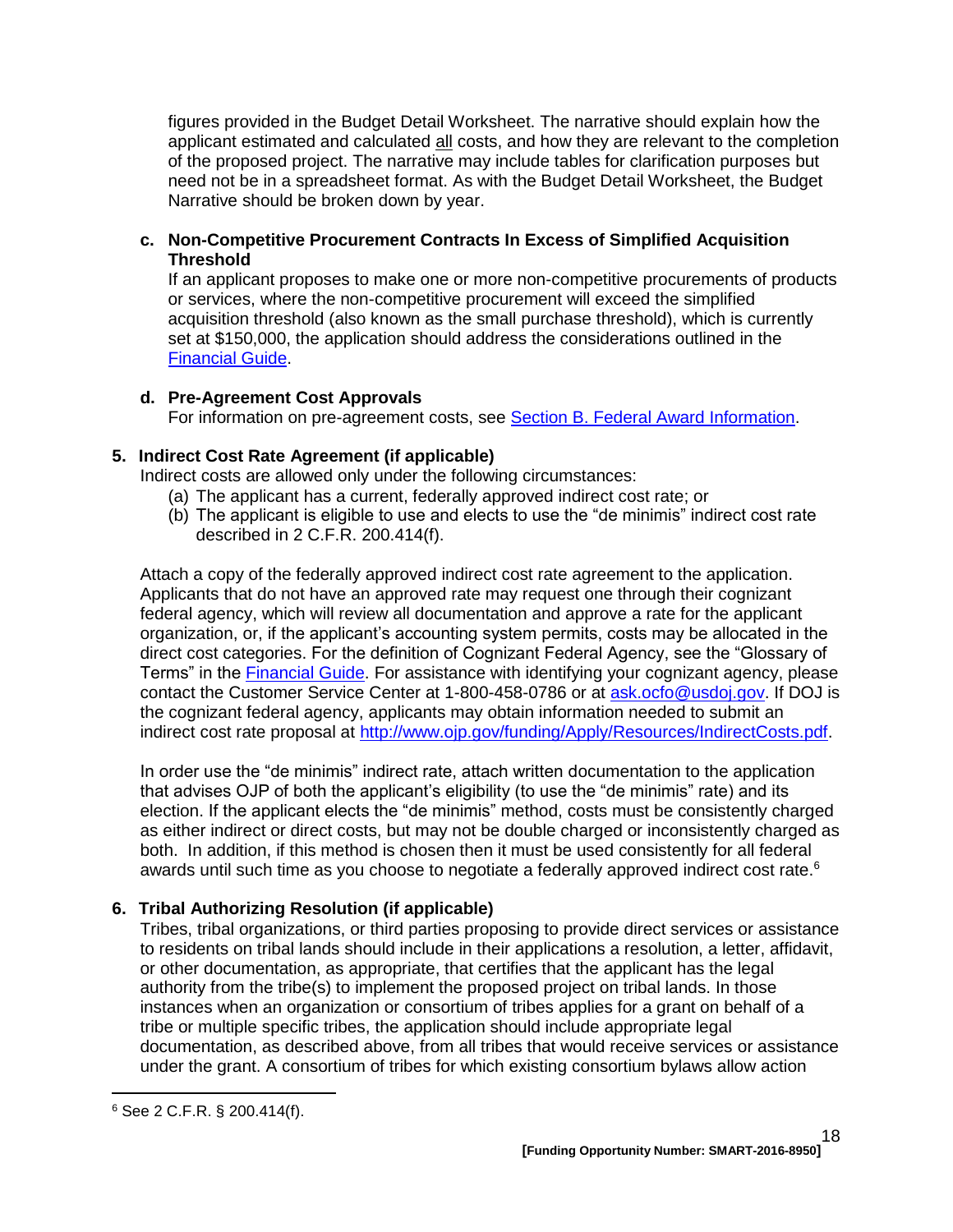without support from all tribes in the consortium (i.e., without an authorizing resolution or comparable legal documentation from each tribal governing body) may submit, instead, a copy of its consortium bylaws with the application.

Applicants unable to submit an application that includes a fully-executed (i.e., signed) copy of appropriate legal documentation, as described above, consistent with the applicable tribe's governance structure, should, at a minimum, submit an unsigned, draft version of such legal documentation as part of its application (except for cases in which, with respect to a tribal consortium applicant, consortium bylaws allow action without the support of all consortium member tribes). If selected for funding, the SMART Office will make use of and access to funds contingent on receipt of the fully-executed legal documentation.

# **7. Applicant Disclosure of High Risk Status**

Applicants are to disclose whether they are currently designated high risk by another federal grant making agency. This includes any status requiring additional oversight by the federal agency due to past programmatic or financial concerns. If an applicant is designated high risk by another federal grant making agency, you must email the following information to [OJPComplianceReporting@usdoj.gov](mailto:OJPComplianceReporting@usdoj.gov) at the time of application submission:

- The federal agency that currently designated the applicant as high risk
- Date the applicant was designated high risk
- The high risk point of contact name, phone number, and email address, from that federal agency
- Reasons for the high risk status

OJP seeks this information to ensure appropriate federal oversight of any grant award. Unlike the Excluded Parties List, this high risk information does not disqualify any organization from receiving an OJP award. However, additional grant oversight may be included, if necessary, in award documentation.

# **8. Additional Attachments**

Applicants should submit the following information as attachments to their application:

- Project Timeline
- Position descriptions and resumes
- Indirect Cost Rate Agreement (if applicable)
- For tribal applicants:
	- o Tribal resolution filed with the SMART Office that documents the tribe's election to carry out the requirements of SORNA.
	- o Tribal Authorizing Resolution

Applicants proposing a collaborative effort should provide:

 Letter of cooperation, memorandum of understanding, or interagency agreement that documents the collaborative work of all involved agencies.

Applicants who have not already substantially implemented SORNA should provide: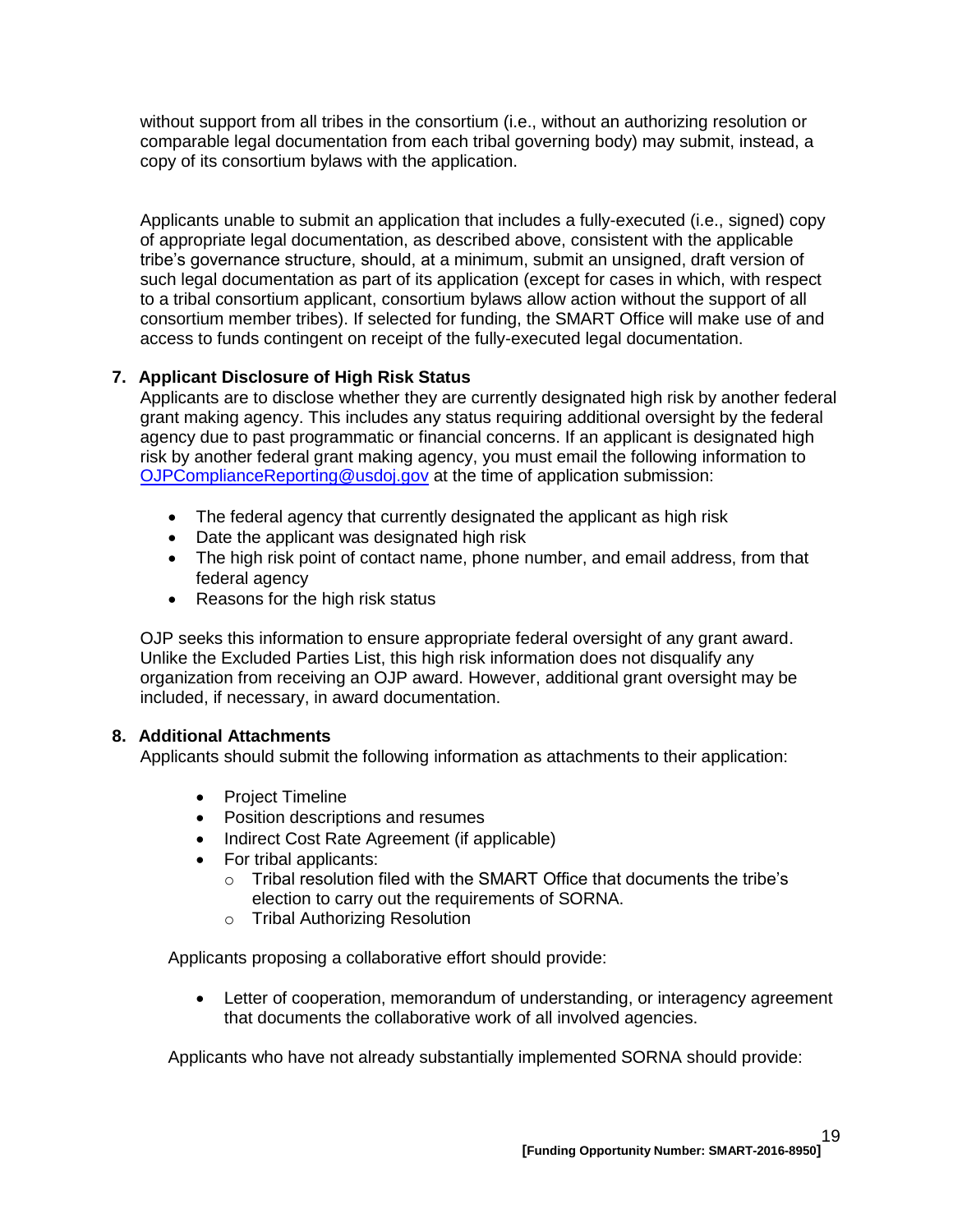• SORNA Working Group plan, which should include working group structure, working group members and discussion of jurisdiction's planned activities.

Jurisdictions that have been previously funded and are proposing to support local units of government or P.L. 280 tribes to develop or enhance their sex offender registration and notification functions should provide:

 Letter of support or cooperation and/or a MOU that indicates that the local jurisdiction or Tribe is in agreement with and supportive of the proposed activities.

## **a. Applicant Disclosure of Pending Applications**

Applicants are to disclose whether they have pending applications for federally funded grants or subgrants (including cooperative agreements) that include requests for funding to support the same project being proposed under this solicitation and will cover the identical cost items outlined in the budget narrative and worksheet in the application under this solicitation. The disclosure should include both direct applications for federal funding (e.g., applications to federal agencies) and indirect applications for such funding (e.g., applications to State agencies that will subaward federal funds).

OJP seeks this information to help avoid any inappropriate duplication of funding. Leveraging multiple funding sources in a complementary manner to implement comprehensive programs or projects is encouraged and is not seen as inappropriate duplication.

Applicants that have pending applications as described above are to provide the following information about pending applications submitted within the last 12 months:

- The federal or state funding agency
- The solicitation name/project name
- The point of contact information at the applicable funding agency

| <b>Federal or</b><br><b>State</b><br><b>Funding</b><br><b>Agency</b>                      | <b>Solicitation</b><br>Name/Project<br><b>Name</b>                                               | Name/Phone/Email for Point of Contact at<br><b>Funding Agency</b> |
|-------------------------------------------------------------------------------------------|--------------------------------------------------------------------------------------------------|-------------------------------------------------------------------|
| DOJ/COPS                                                                                  | <b>COPS Hiring</b><br>Program                                                                    | Jane Doe, 202/000-0000; jane.doe@usdoj.gov                        |
| HHS/<br>Substance<br>Abuse &<br><b>Mental Health</b><br><b>Services</b><br>Administration | Drug Free<br>Communities<br>Mentoring Program/<br>North County Youth<br><b>Mentoring Program</b> | John Doe, 202/000-0000; john.doe@hhs.gov                          |

Applicants should include the table as a separate attachment, with the file name "Disclosure of Pending Applications," to their application. Applicants that do not have pending applications as described above are to include a statement to this effect in the separate attachment page (e.g., "[Applicant Name on SF-424] does not have pending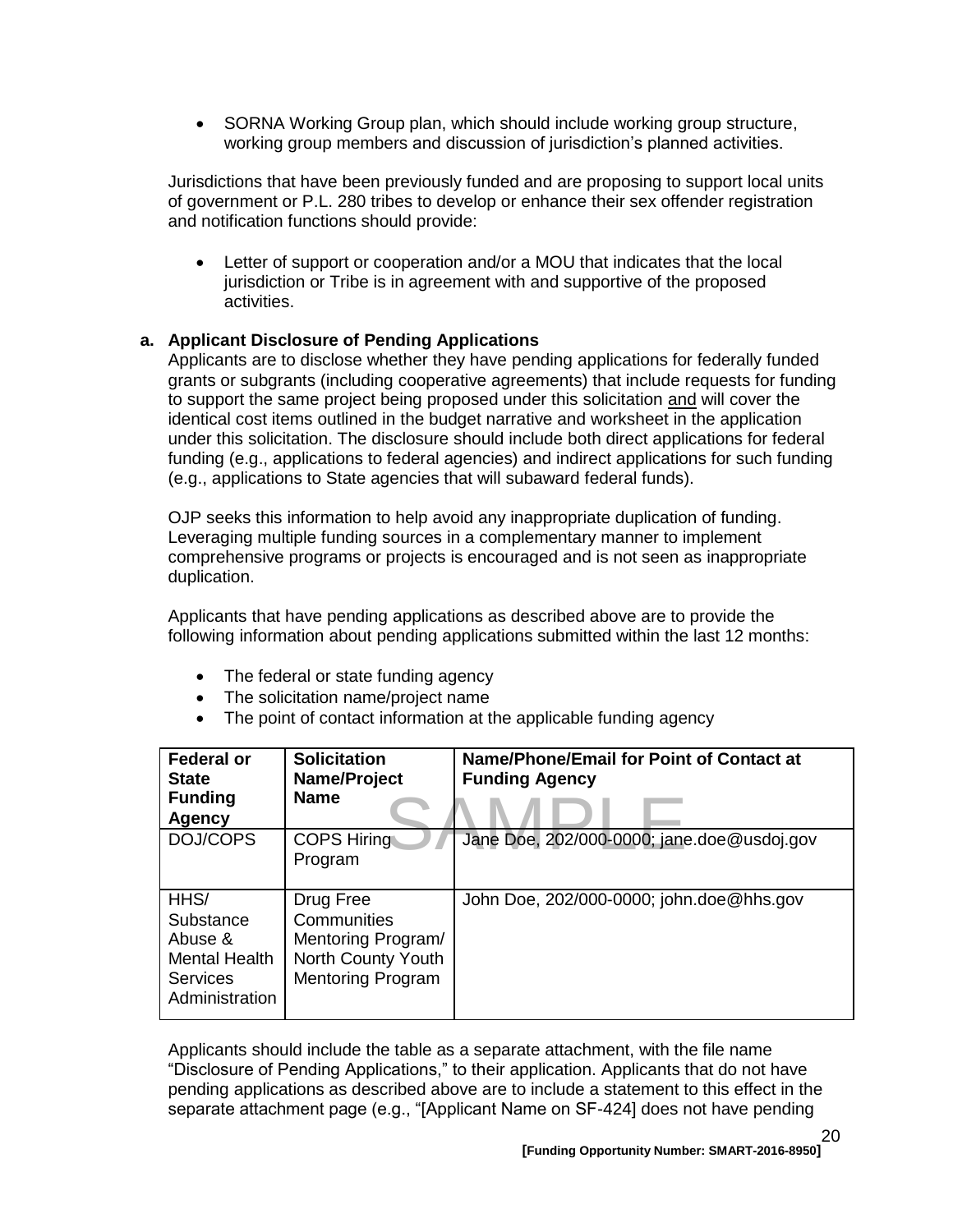applications submitted within the last 12 months for federally funded grants or subgrants (including cooperative agreements) that include requests for funding to support the same project being proposed under this solicitation and will cover the identical cost items outlined in the budget narrative and worksheet in the application under this solicitation.").

## **9. Financial Management and System of Internal Controls Questionnaire**

In accordance with [2 C.F.R .200.205,](http://www.ecfr.gov/cgi-bin/text-idx?SID=2ebfb13012953333f32ed4cf1411e33e&node=pt2.1.200&rgn=div5#se2.1.200_1205) federal agencies must have in place a framework for evaluating the risks posed by applicants before they receive a Federal award. To facilitate part of this risk evaluation, **all** applicants (other than an individual) are to download, complete, and submit this [form.](http://ojp.gov/funding/Apply/Resources/FinancialCapability.pdf)

## **10. Disclosure of Lobbying Activities**

All applicants must complete this information. Applicants that expend any funds for lobbying activities are to provide the detailed information requested on the form Disclosure of Lobbying Activities (SF-LLL). Applicants that do not expend any funds for lobbying activities are to enter "N/A" in the text boxes for item 10 ("a. Name and Address of Lobbying Registrant" and "b. Individuals Performing Services").

## <span id="page-20-0"></span>**How to Apply**

Applicants must register in, and submit applications through Grants.gov, a "one-stop storefront" to find federal funding opportunities and apply for funding. Find complete instructions on how to register and submit an application at [www.Grants.gov.](http://www.grants.gov/) Applicants that experience technical difficulties during this process should call the Grants.gov Customer Support Hotline at **800**-**518**- **4726** or **606–545–5035**, 24 hours a day, 7 days a week, except federal holidays. Registering with Grants.gov is a one-time process; however, **processing delays may occur, and it can take several weeks** for first-time registrants to receive confirmation and a user password. OJP encourages applicants to **register several weeks before** the application submission deadline. In addition, OJP urges applicants to submit applications 72 hours prior to the application due date to allow time to receive validation messages or rejection notifications from Grants.gov, and to correct in a timely fashion any problems that may have caused a rejection notification.

The SMART Office strongly encourages all prospective applicants to sign up for Grants.gov email [notifications](http://www.grants.gov/web/grants/manage-subscriptions.html) regarding this solicitation. If this solicitation is cancelled or modified, individuals who sign up with Grants.gov for updates will be automatically notified.

**Note on File Names and File Types:** Grants.gov only permits the use of certain specific characters in names of attachment files. Valid file names may include only the characters shown in the table below. Grants.gov is designed to reject any application that includes an attachment(s) with a file name that contains any characters not shown in the table below.

| <b>Characters</b>                  |                                                                             | <b>Special Characters</b> |                       |
|------------------------------------|-----------------------------------------------------------------------------|---------------------------|-----------------------|
| Upper case $(A - Z)$               | Parenthesis (                                                               | Curly braces {            | Square brackets []    |
| Lower case $(a - z)$               | Ampersand (&)                                                               | Tilde $(\sim)$            | Exclamation point (!) |
| Underscore (                       | Comma $($ , $)$                                                             | Semicolon (; )            | Apostrophe ('         |
| Hyphen<br>$\overline{\phantom{0}}$ | At sign $(\mathcal{Q})$                                                     | Number sign (#)           | Dollar sign (\$)      |
| Space                              | Percent sign (%)                                                            | Plus sign $(+)$           | Equal sign $(=)$      |
| Period (.)                         | When using the ampersand (&) in XML, applicants must use the<br>"&" format. |                           |                       |

Grants.gov is designed to forward successfully submitted applications to the OJP Grants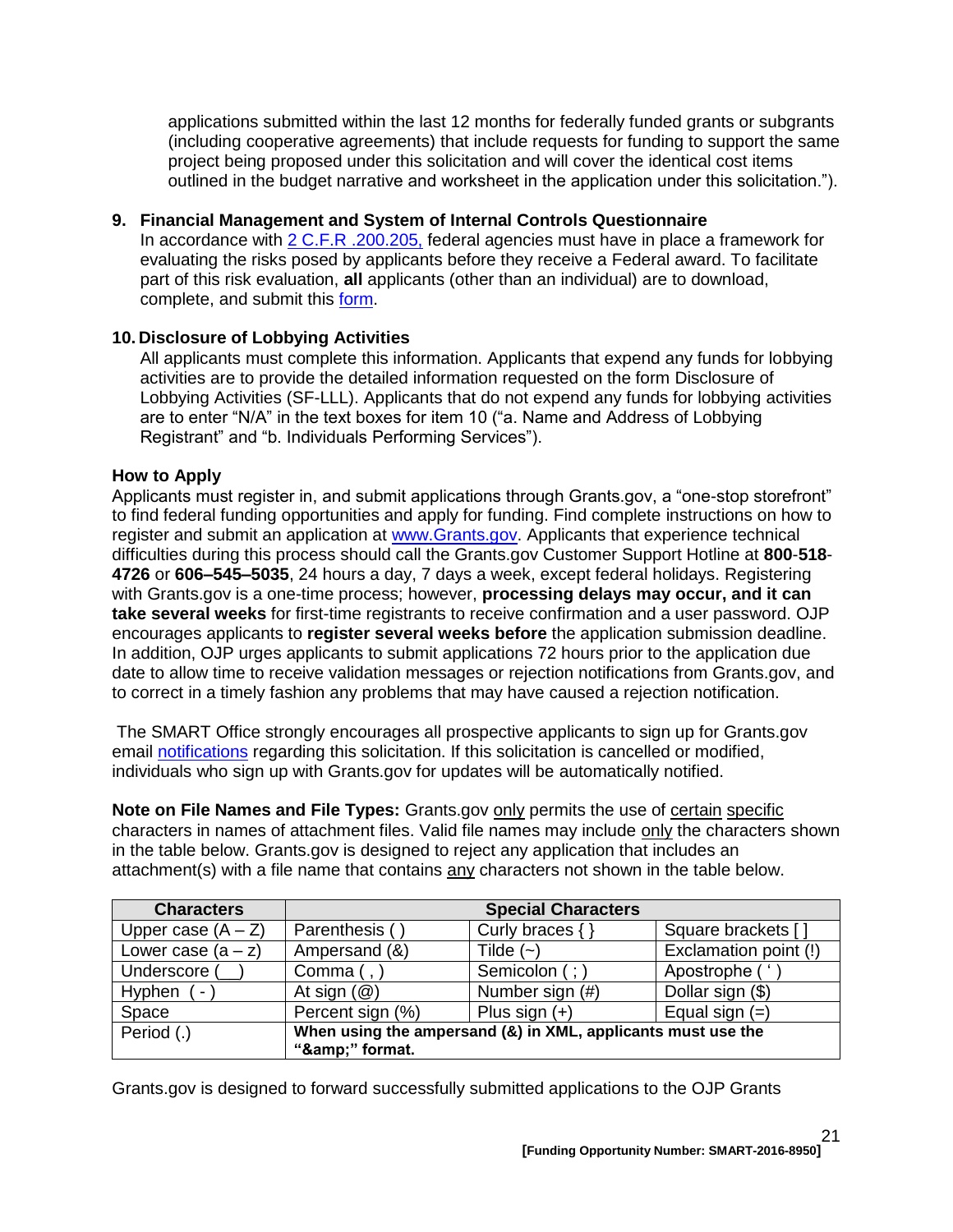Management System (GMS).

**GMS does not accept executable file types as application attachments**. These disallowed file types include, but are not limited to, the following extensions: ".com," ".bat," ".exe," ".vbs," ".cfg," ".dat," ".db," ".dbf," ".dll," ".ini," ".log," ".ora," ".sys," and ".zip." GMS may reject applications with files that use these extensions. It is important to allow time to change the type of file(s) if the application is rejected.

All applicants are required to complete the following steps

OJP may not make a federal award to an applicant until the applicant has complied with all applicable DUNS and SAM requirements. If an applicant has not fully complied with the requirements by the time the federal awarding agency is ready to make a federal award, the federal awarding agency may determine that the applicant is not qualified to receive a federal award and use that determination as a basis for making a federal award to another applicant.

- **1. Acquire a Data Universal Numbering System (DUNS) number.** In general, the Office of Management and Budget requires that all applicants (other than individuals) for federal funds include a DUNS number in their applications for a new award or a supplement to an existing award. A DUNS number is a unique nine-digit sequence recognized as the universal standard for identifying and differentiating entities receiving federal funds. The identifier is used for tracking purposes and to validate address and point of contact information for federal assistance applicants, recipients, and subrecipients. The DUNS number will be used throughout the grant life cycle. Obtaining a DUNS number is a free, one-time activity. Call Dun and Bradstreet at 866–705–5711 to obtain a DUNS number or apply online at [www.dnb.com.](http://www.dnb.com/) A DUNS number is usually received within 1-2 business days.
- **2. Acquire registration with the System for Award Management (SAM).** SAM is the repository for standard information about federal financial assistance applicants, recipients, and subrecipients. OJP requires all applicants (other than individuals) for federal financial assistance to maintain current registrations in the SAM database. Applicants must be registered in SAM to successfully register in Grants.gov. Applicants must **update or renew their SAM registration annually** to maintain an active status. SAM registration and renewal can take as long as 10 business days to complete.

Applications cannot be successfully submitted in Grants.gov until Grants.gov receives the SAM registration information. Once the SAM registration/renewal is complete, **the information transfer from SAM to Grants.gov can take up to 48 hours.** OJP recommends that the applicant register or renew registration with SAM as early as possible.

Information about SAM registration procedures can be accessed at [www.sam.gov.](https://www.sam.gov/portal/public/SAM/?portal:componentId=1f834b82-3fed-4eb3-a1f8-ea1f226a7955&portal:type=action&interactionstate=JBPNS_rO0ABXc0ABBfanNmQnJpZGdlVmlld0lkAAAAAQATL2pzZi9uYXZpZ2F0aW9uLmpzcAAHX19FT0ZfXw**)

- **3. Acquire an Authorized Organization Representative (AOR) and a Grants.gov username and password**. Complete the AOR profile on Grants.gov and create a username and password. The applicant organization's DUNS number must be used to complete this step. For more information about the registration process, go to [www.grants.gov/web/grants/register.html.](http://www.grants.gov/web/grants/register.html)
- **4. Acquire confirmation for the AOR from the E-Business Point of Contact (E-Biz POC).**  The E-Biz POC at the applicant organization must log into Grants.gov to confirm the applicant organization's AOR. Note that an organization can have more than one AOR.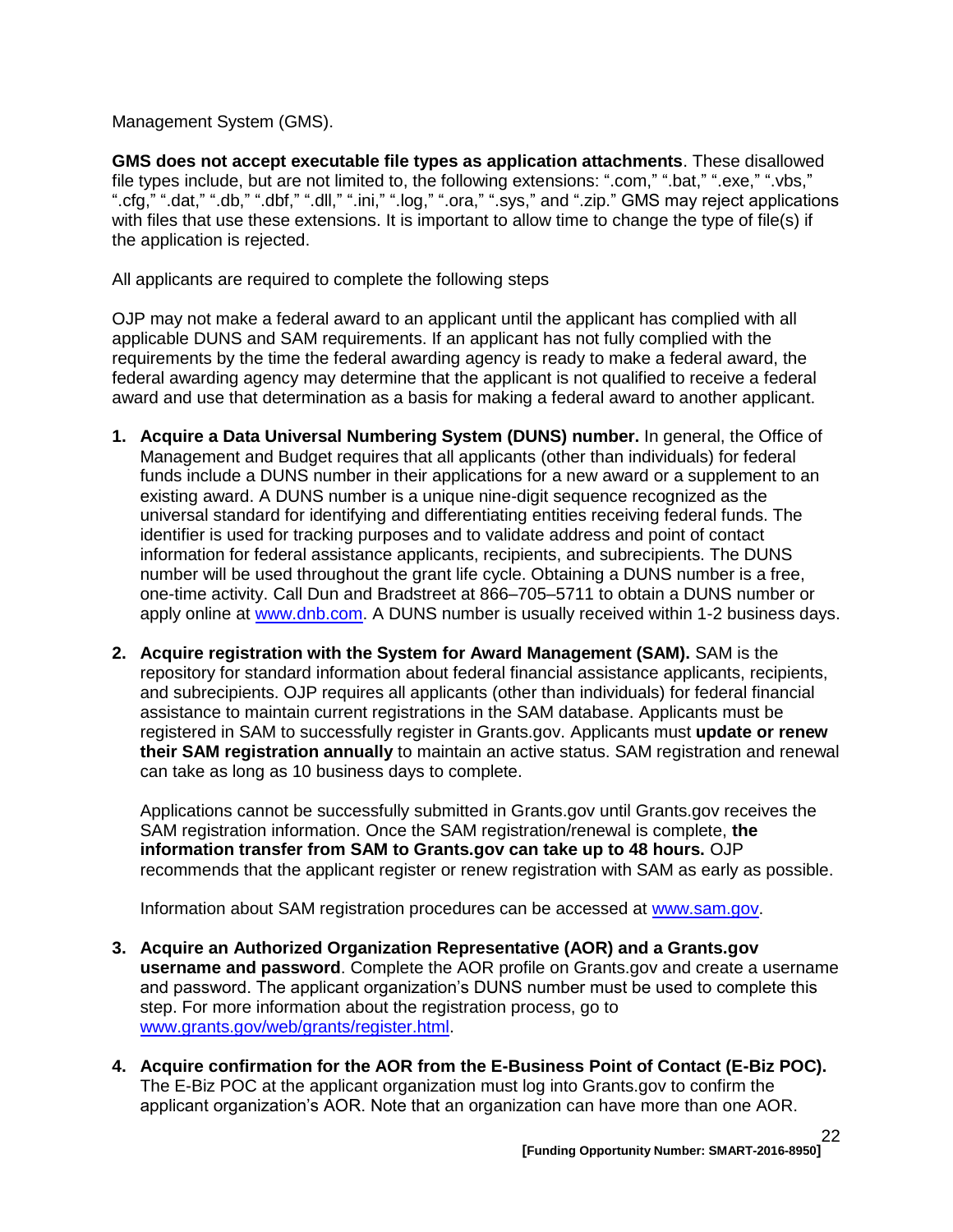- **5. Search for the funding opportunity on Grants.gov.** Use the following identifying information when searching for the funding opportunity on Grants.gov. The Catalog of Federal Domestic Assistance number for this solicitation is 16.750, titled *"SMART FY 16 Support for Adam Walsh Implementation Grant Program,"* and the funding opportunity number is SMART-2016-8950.
- **6. Submit a valid application consistent with this solicitation by following the directions in Grants.gov.** Within 24–48 hours after submitting the electronic application, the applicant should receive two notifications from Grants.gov. The first will confirm the receipt of the application and the second will state whether the application has been successfully validated, or rejected due to errors, with an explanation. It is possible to first receive a message indicating that the application is received and then receive a rejection notice a few minutes or hours later. Submitting well ahead of the deadline provides time to correct the problem(s) that caused the rejection. **Important:** OJP urges applicants to submit applications **at least 72 hours prior** to the application due date to allow time to receive validation messages or rejection notifications from Grants.gov, and to correct in a timely fashion any problems that may have caused a rejection notification. All applications are due to be submitted and in receipt of a successful validation message in Grants.gov by 11:59 p.m. eastern time on April 7*,* 2016*.*

Click [here](http://www.grants.gov/web/grants/applicants/organization-registration.html) for further details on DUNS, SAM, and Grants.gov registration steps and timeframes.

## **Note: Duplicate Applications**

If an applicant submits multiple versions of the same application, the SMART Office will review only the most recent system-validated version submitted. See Note on File Names and File Types under [How to Apply.](#page-20-0)

# **Experiencing Unforeseen Grants.gov Technical Issues**

Applicants that experience unforeseen Grants.gov technical issues beyond their control that prevent them from submitting their application by the deadline must contact the Grants.gov [Customer Support Hotline](http://www.grants.gov/web/grants/about/contact-us.html) or the [SAM Help Desk](https://www.fsd.gov/fsd-gov/home.do) (Federal Service Desk) to report the technical issue and receive a tracking number. Then applicant must email the SMART Office contact identified in the Contact Information section on page 2 **within 24 hours after the application deadline** and request approval to submit their application. The email must describe the technical difficulties, and include a timeline of the applicant's submission efforts, the complete grant application, the applicant's DUNS number, and any Grants.gov Help Desk or SAM tracking number(s). **Note: The SMART Office** *does not* **automatically approve requests***.* After the program office reviews the submission, and contacts the Grants.gov or SAM Help Desks to validate the reported technical issues, OJP will inform the applicant whether the request to submit a late application has been approved or denied. If OJP determines that the applicant failed to follow all required procedures, which resulted in an untimely application submission, OJP will deny the applicant's request to submit their application.

The following conditions are generally insufficient to justify late submissions:

- Failure to register in SAM or Grants.gov in sufficient time
- Failure to follow Grants.gov instructions on how to register and apply as posted on its website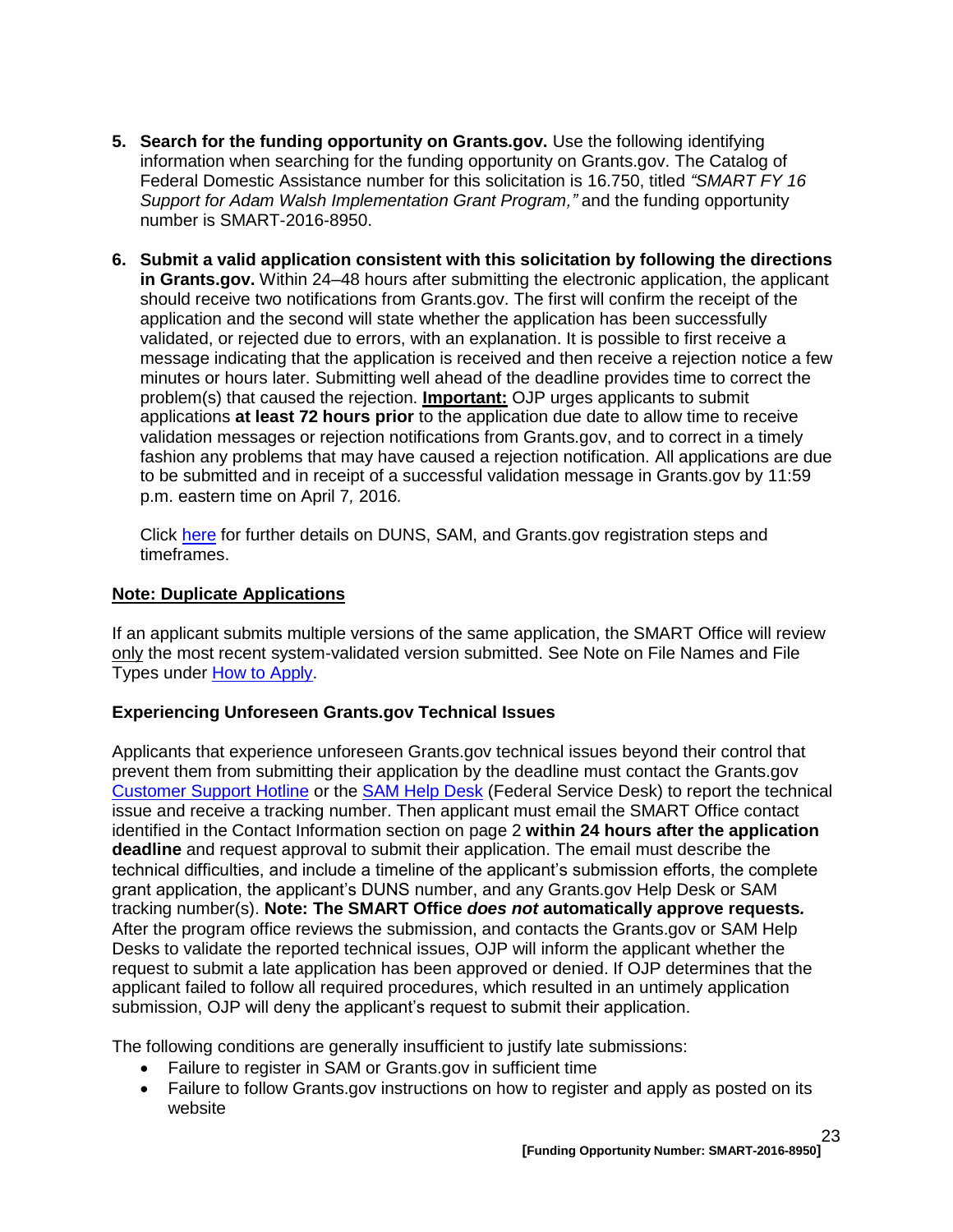- Failure to follow each instruction in the OJP solicitation
- Technical issues with the applicant's computer or information technology environment, including firewalls

**Notifications regarding known technical problems with Grants.gov, if any, are posted at the top of the OJP funding web page at <http://ojp.gov/funding/index.htm>**.

# <span id="page-23-0"></span>**E. Application Review Information**

## <span id="page-23-1"></span>**Selection Criteria**

- 1. Statement of the Problem (10%)
- 2. Project Design and Implementation (45%)
- 3. Capabilities and Competencies (20%)
- 4. Plan for Collecting the Data Required for this Solicitation's Performance Measures (10%)
- 5. Budget: complete, cost effective, and allowable (e.g., reasonable, allocable, and necessary for project activities). Budget narratives should generally demonstrate how applicants will maximize cost effectiveness of grant expenditures. Budget narratives should demonstrate cost effectiveness in relation to potential alternatives and the goals of the project.<sup>7</sup> (10%)
- 6. Other: Project Abstract, Project Timeline, Position descriptions and resumes, Indirect Cost Rate Agreement (if applicable), and Tribal Authorizing Resolutions (if applicable). (5%)

See Program-Specific Information section for additional information.

#### <span id="page-23-2"></span>**Review Process**

 $\overline{a}$ 

OJP is committed to ensuring a fair and open process for awarding grants. The SMART Office reviews the application to make sure that the information presented is reasonable, understandable, measurable, and achievable, as well as consistent with the solicitation.

Peer reviewers will review the applications submitted under this solicitation that meet basic minimum requirements. For purposes of assessing whether applicants have met basic minimum requirements, OJP screens applications for compliance with specified program requirements to help determine which applications should proceed to further consideration for award. Although program requirements may vary, the following are common requirements applicable to all solicitations for funding under OJP grant programs:

- Applications must be submitted by an eligible type of applicant
- Applications must request funding within programmatic funding constraints (if applicable)
- Applications must be responsive to the scope of the solicitation
- Applications must include all items designated as "critical elements"

 $7$  Generally speaking, a reasonable cost is a cost that, in its nature or amount, does not exceed that which would be incurred by a prudent person under the circumstances prevailing at the time the decision was made to incur the costs.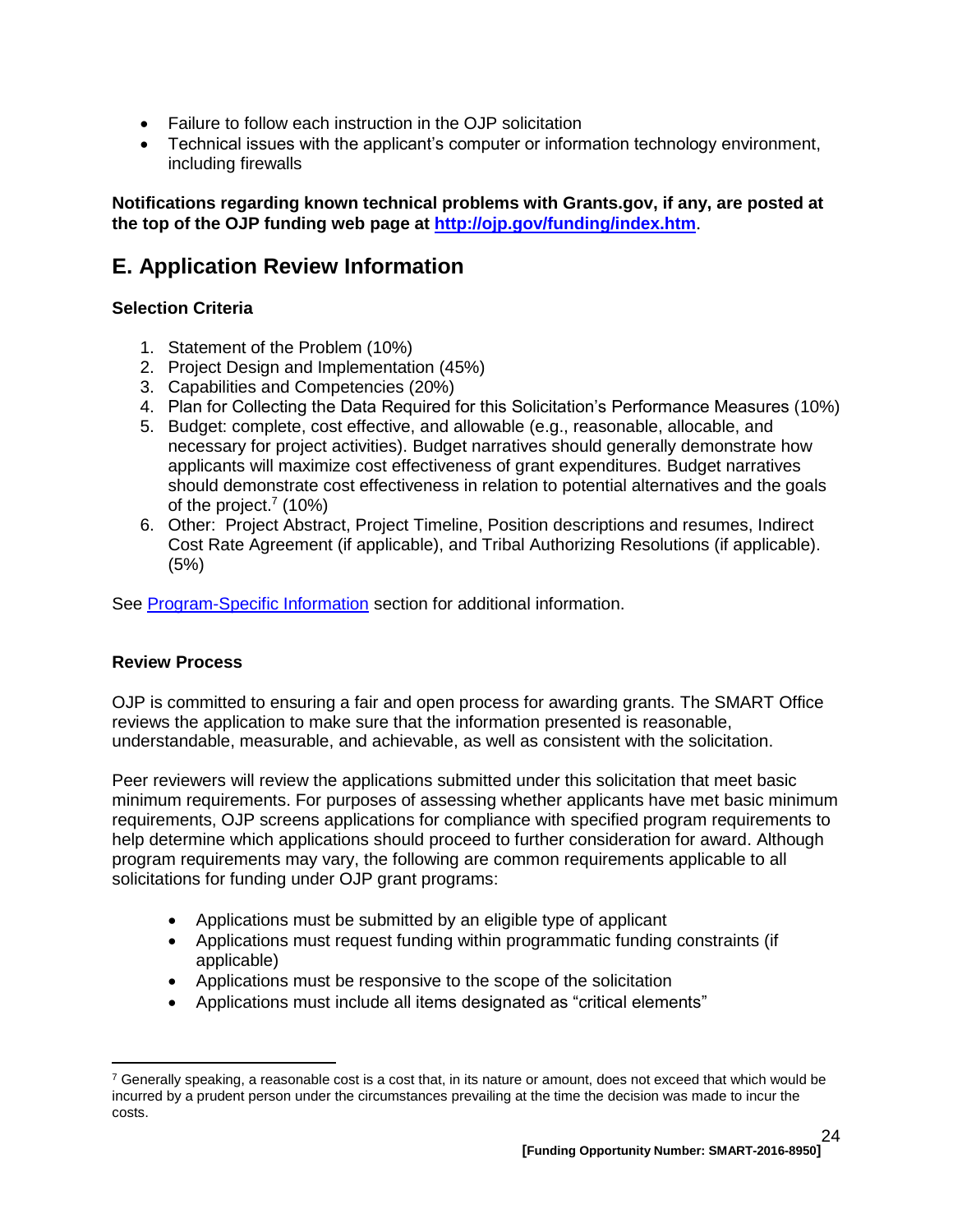Applicants will be checked against the General Services Administration's Excluded Parties List

For a list of critical elements, see "What an Application Should Include" under [Section D.](#page-10-1)  [Application and Submission Information.](#page-10-1)

The SMART Office may use internal peer reviewers, external peer reviewers, or a combination, to assess applications meeting basic minimum requirements on technical merit using the solicitation's selection criteria. An external peer reviewer is an expert in the subject matter of a given solicitation who is not a current DOJ employee. An internal reviewer is a current DOJ employee who is well-versed or has expertise in the subject matter of this solicitation. A peer review panel will evaluate, score, and rate applications that meet basic minimum requirements. Peer reviewers' ratings and any resulting recommendations are advisory only, although their views are considered carefully. In addition to peer review ratings, considerations for award recommendations and decisions may include, but are not limited to, underserved populations, geographic diversity, strategic priorities, past performance under prior the SMART Office and OJP awards, and available funding.

OJP reviews applications for potential discretionary awards to evaluate the risks posed by applicants before they receive an award. This review may include but is not limited to the following:

- 1. Financial stability and fiscal integrity
- 2. Quality of management systems and ability to meet the management standards prescribed in the Financial Guide
- 3. History of performance
- 4. Reports and findings from audits
- 5. The applicant's ability to effectively implement statutory, regulatory, or other requirements imposed on non-Federal entities
- 6. Proposed costs to determine if the Budget Detail Worksheet and Budget Narrative accurately explain project costs, and whether those costs are reasonable, necessary, and allowable under applicable federal cost principles and agency regulations

Absent explicit statutory authorization or written delegation of authority to the contrary, all final award decisions will be made by the Assistant Attorney General, who may consider factors including, but not limited to, peer review ratings, underserved populations, geographic diversity, strategic priorities, past performance under prior the SMART Office and OJP awards, and available funding when making awards.

# <span id="page-24-0"></span>**F. Federal Award Administration Information**

#### <span id="page-24-1"></span>**Federal Award Notices**

OJP award notification will be sent from GMS. Recipients will be required to log in; accept any outstanding assurances and certifications on the award; designate a financial point of contact; and review, sign, and accept the award. The award acceptance process involves physical signature of the award document by the authorized representative and the scanning of the fullyexecuted award document to OJP.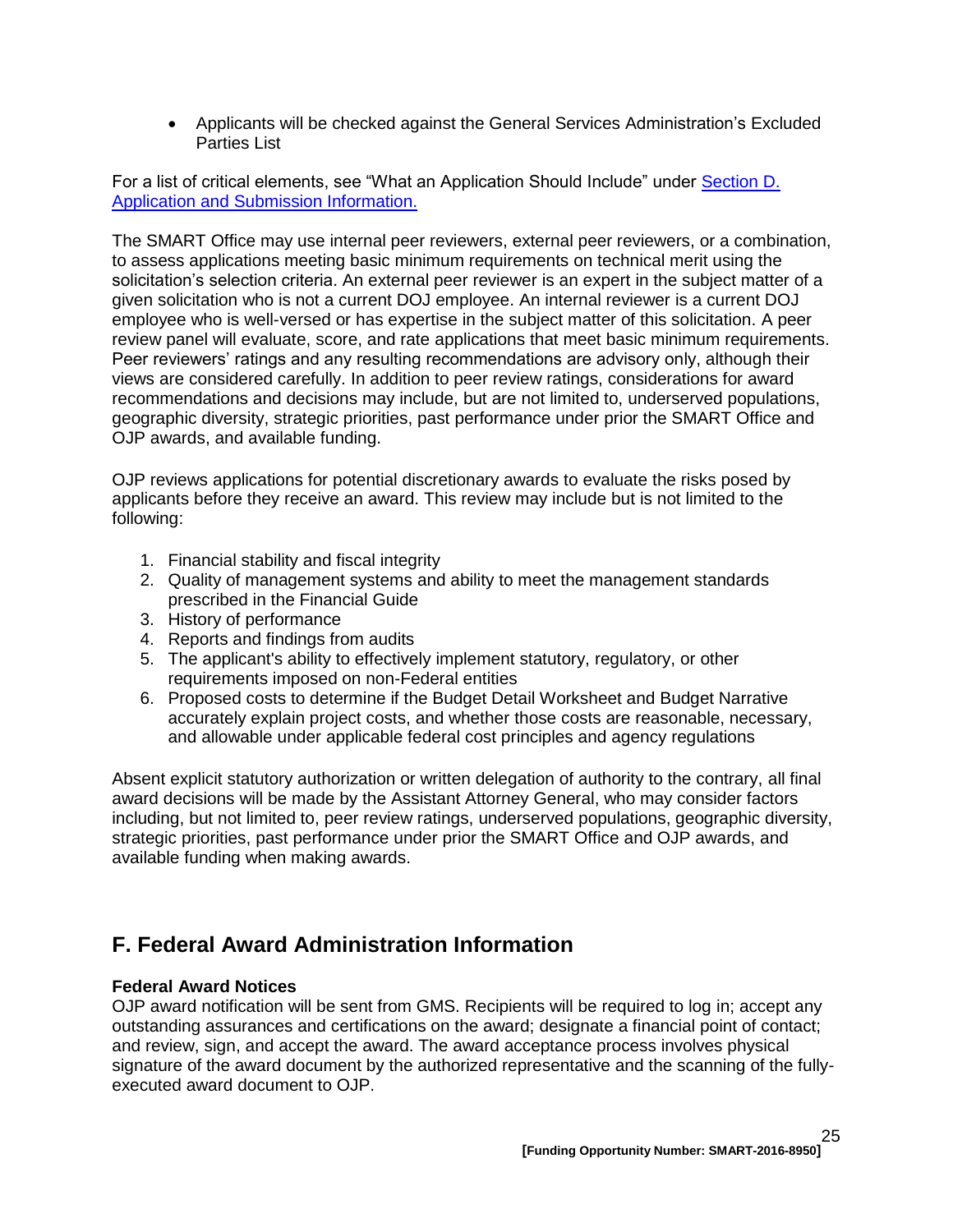#### <span id="page-25-0"></span>**Administrative, National Policy, and other Legal Requirements**

If selected for funding, in addition to implementing the funded project consistent with the agency-approved project proposal and budget, the recipient must comply with award terms and conditions, and other legal requirements, including but not limited to OMB, DOJ or other federal regulations which will be included in the award, incorporated into the award by reference, or are otherwise applicable to the award. OJP strongly encourages prospective applicants to review the information pertaining to these requirements **prior** to submitting an application. To assist applicants and recipients in accessing and reviewing this information, OJP has placed pertinent information on its [Solicitation Requirements](http://ojp.gov/funding/Explore/SolicitationRequirements/index.htm) page of the [OJP Funding Resource Center.](http://ojp.gov/funding/index.htm)

Please note in particular the following two forms, which applicants must accept in GMS prior to the receipt of any award funds, as each details legal requirements with which applicants must provide specific assurances and certifications of compliance. Applicants may view these forms in the Apply section of the [OJP Funding Resource Center](http://ojp.gov/funding/index.htm) and are strongly encouraged to review and consider them carefully prior to making an application for OJP grant funds.

- Certifications Regarding Lobbying: Debarment, Suspension and Other Responsibility [Matters; and Drug-Free Workplace Requirements](http://ojp.gov/funding/Apply/Resources/Certifications.pdf)
- [Standard Assurances](http://ojp.gov/funding/Apply/Resources/StandardAssurances.pdf)

 $\overline{a}$ 

Upon grant approval, OJP electronically transmits (via GMS) the award document to the prospective award recipient. In addition to other award information, the award document contains award terms and conditions that specify national policy requirements<sup>8</sup> with which recipients of federal funding must comply; uniform administrative requirements, cost principles, and audit requirements; and program-specific terms and conditions required based on applicable program (statutory) authority or requirements set forth in OJP solicitations and program announcements, and other requirements which may be attached to appropriated funding. For example, certain efforts may call for special requirements, terms, or conditions relating to intellectual property, data/information-sharing or -access, or information security; or audit requirements, expenditures and milestones, or publications and/or press releases. OJP also may place additional terms and conditions on an award based on its risk assessment of the applicant, or for other reasons it determines necessary to fulfill the goals and objectives of the program.

Prospective applicants may access and review the text of mandatory conditions OJP includes in all OJP awards, as well as the text of certain other conditions, such as administrative conditions, via [Mandatory Award Terms and Conditions](http://ojp.gov/funding/Explore/SolicitationRequirements/MandatoryTermsConditions.htm) page of the [OJP Funding Resource Center.](http://ojp.gov/funding/index.htm)

#### <span id="page-25-1"></span>**General Information about Post-Federal Award Reporting Requirements**

Recipients must submit quarterly financial reports, semi-annual progress reports, final financial and progress reports, and, if applicable, an annual audit report in accordance with 2 C.F.R. Part 200. Future awards and fund drawdowns may be withheld if reports are delinquent.

Special Reporting requirements may be required by OJP depending on the statutory, legislative or administrative obligations of the recipient or the program.

<sup>&</sup>lt;sup>8</sup> See generally 2 C.F.R. 200.300 (provides a general description of national policy requirements typically applicable to recipients of Federal awards, including the Federal Funding Accountability and Transparency Act of 2006 (FFATA)).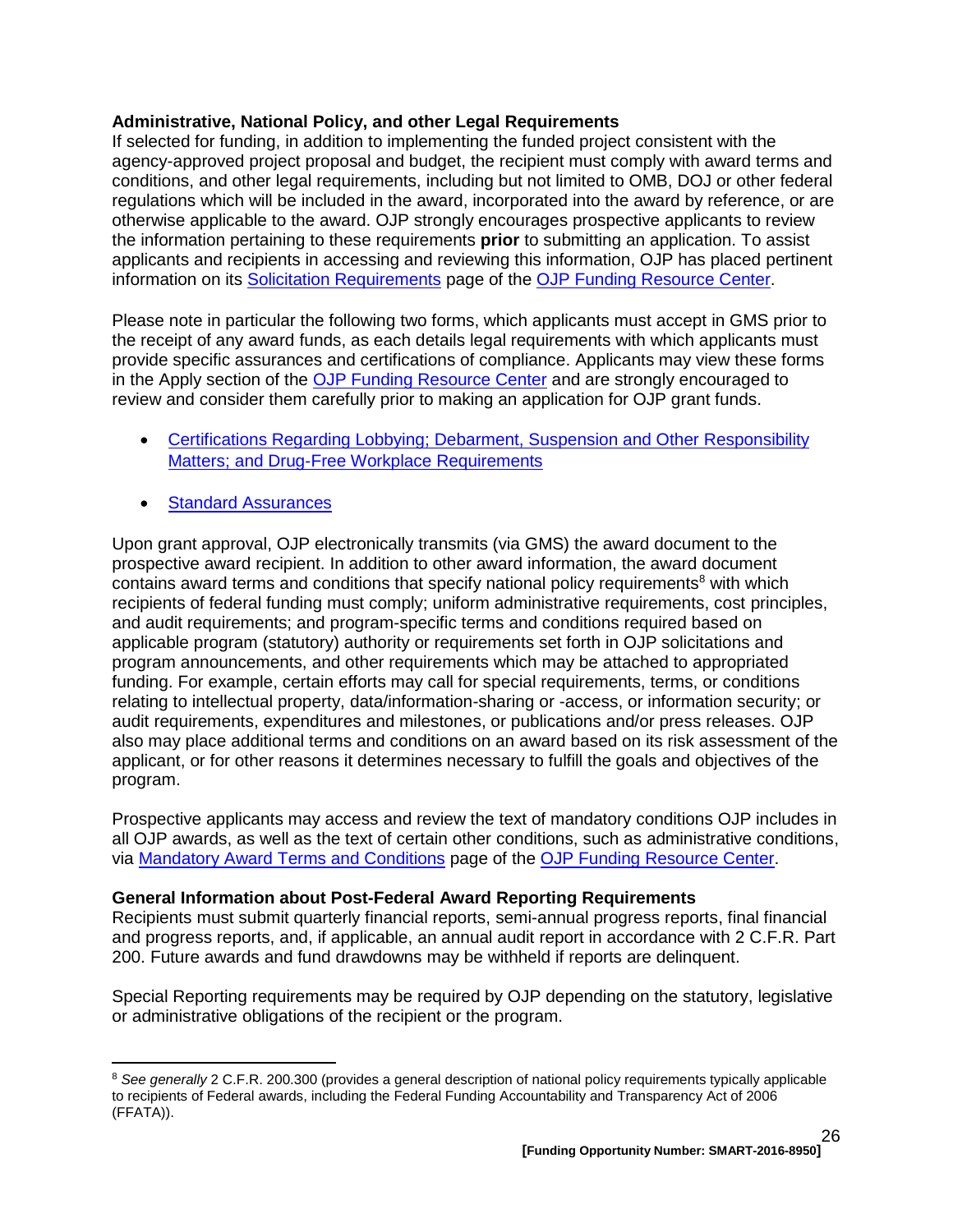# <span id="page-26-0"></span>**G. Federal Awarding Agency Contact(s)**

For additional Federal Awarding Agency Contact(s), see title page.

For additional contact information for Grants.gov, see title page.

# <span id="page-26-1"></span>**H. Other Information**

# <span id="page-26-2"></span>**Provide Feedback to OJP**

To assist OJP in improving its application and award processes, we encourage applicants to provide feedback on this solicitation, the application submission process, and/or the application review/peer review process. Provide feedback to [OJPSolicitationFeedback@usdoj.gov.](mailto:OJPSolicitationFeedback@usdoj.gov)

**IMPORTANT:** This email is for feedback and suggestions only. Replies are **not** sent from this mailbox. If you have specific questions on any program or technical aspect of the solicitation, **you must** directly contact the appropriate number or email listed on the front of this solicitation document. These contacts are provided to help ensure that you can directly reach an individual who can address your specific questions in a timely manner.

If you are interested in being a reviewer for other OJP grant applications, please email your resume to [ojppeerreview@lmbps.com.](mailto:ojppeerreview@lmbps.com) The OJP Solicitation Feedback email account will not forward your resume. **Note:** Neither you nor anyone else from your organization can be a peer reviewer in a competition in which you or your organization have submitted an application.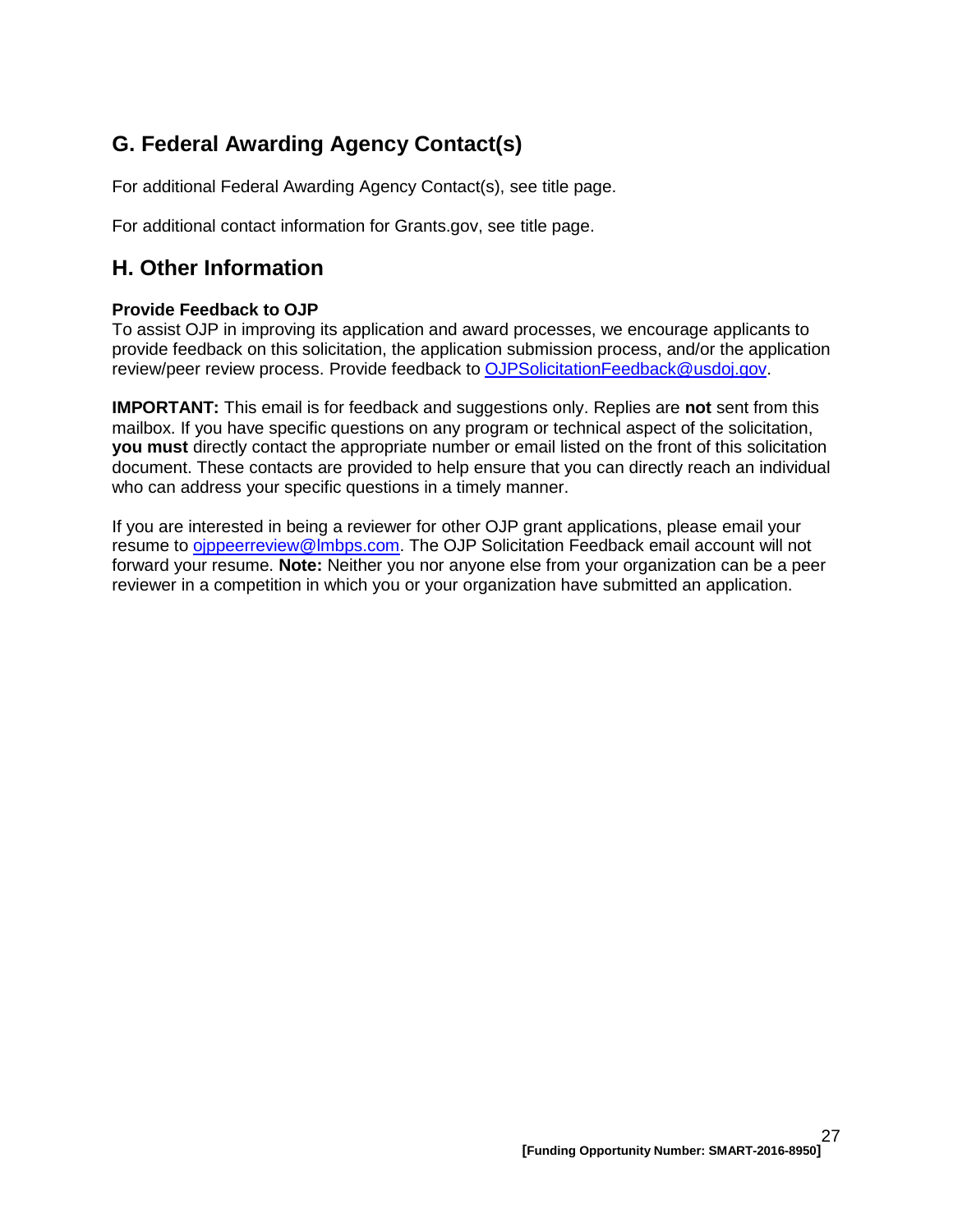# **Application Checklist**

# <span id="page-27-0"></span>**SMART FY 16 Support for Adam Walsh Act Implementation Grant Program**

This application checklist has been created to assist in developing an application.

# **What an Applicant Should Do:**

| Prior to Registering in Grants.gov:                                          |               |
|------------------------------------------------------------------------------|---------------|
| Acquire a DUNS Number                                                        | (see page 22) |
| Acquire or renew registration with SAM                                       | (see page 22) |
| To Register with Grants.gov.                                                 |               |
| Acquire AOR and Grants.gov username/password                                 | (see page 22) |
| Acquire AOR confirmation from the E-Biz POC                                  | (see page 22) |
| To Find Funding Opportunity:                                                 |               |
| Search for the Funding Opportunity on Grants.gov                             | (see page 23) |
| Download Funding Opportunity and Application Package                         | (see page 23) |
| Sign up for Grants.gov email notifications (optional)                        | (see page 23) |
| Read Important Notice: Applying for Grants in Grants.gov                     |               |
| Read OJP policy and guidance on conference approval, planning, and reporting |               |
| available at ojp.gov/financialguide/PostawardRequirements/chapter15page1.htm |               |
|                                                                              | (see page 10) |
| After Application Submission, Receive Grants.gov Email Notifications That:   |               |

\_\_\_\_\_ (1) application has been received,

\_\_\_\_\_ (2) application has either been successfully validated or rejected with errors

(see page 23)

*If No Grants.gov Receipt, and Validation or Error Notifications are Received:* \_\_\_\_\_ contact the SMART Office regarding experiencing technical difficulties (see page 23)

#### **General Requirements**:

Review the Solicitation [Requirements](http://ojp.gov/funding/Explore/SolicitationRequirements/index.htm) in the OJP Funding Resource Center.

#### **Scope Requirement:**

The federal amount requested is within the allowable limit(s) of up to \$400,000.

#### **Eligibility Requirement:**

Eligible applicants are states, the District of Columbia, the principal U.S. territories, and federally recognized Indian tribes that are eligible under SORNA section 127 to carry out the functions of SORNA and have elected to do so. Under this program, jurisdictions that have not previously received funding are strongly encouraged to apply.

Tribal applicants must identify eligibility status by indicating that the tribe is eligible to and has elected to carry out the requirements of SORNA under section 127 and has not delegated its duties since its election. Tribes that have elected to carry out the requirements of SORNA must submit the tribal resolution which documents the tribe's election to do so.